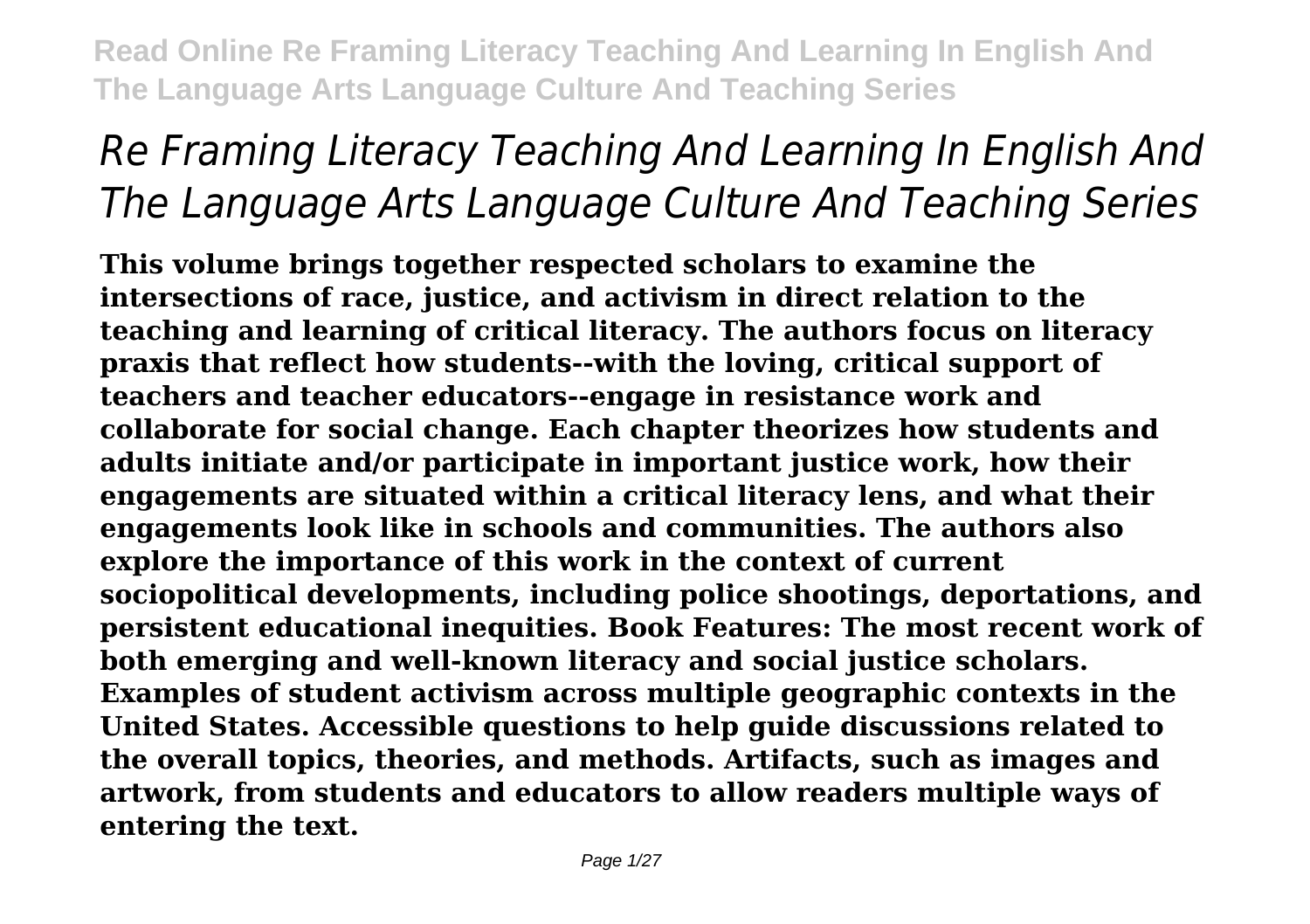#### **Education.**

**The Routledge Handbook of Literacy Studies offers a comprehensive view of the field of language and literacy studies. With forty-three chapters reflecting new research from leading scholars in the field, the handbook pushes at the boundaries of existing fields and combines with related fields and disciplines to develop a lens on contemporary scholarship and emergent fields of inquiry. The Handbook is divided into eight sections: The foundations of literacy studies Space-focused approaches Timefocused approaches Multimodal approaches Digital approaches Hermeneutic approaches Making meaning from the everyday Coconstructing literacies with communities This is the first handbook of literacy studies to recognise new trends and evolving trajectories together with a focus on radical epistemologies of literacy. The Routledge Handbook of Literacy Studies is an essential reference for undergraduate and postgraduate students and those researching and working in the areas of applied linguistics and language and literacy.**

**There is to date no comprehensive account of the rhythms of free verse. The main purpose of A Prosody of Free Verse: explorations in rhythm is to fill that gap and begin to provide a systematic approach to describing and analyzing free verse rhythms. Most studies have declared the attempt to write such a prosody as impossible: they prefer to see free verse as an aberrant version of regular metrical verse. They also believe that behind**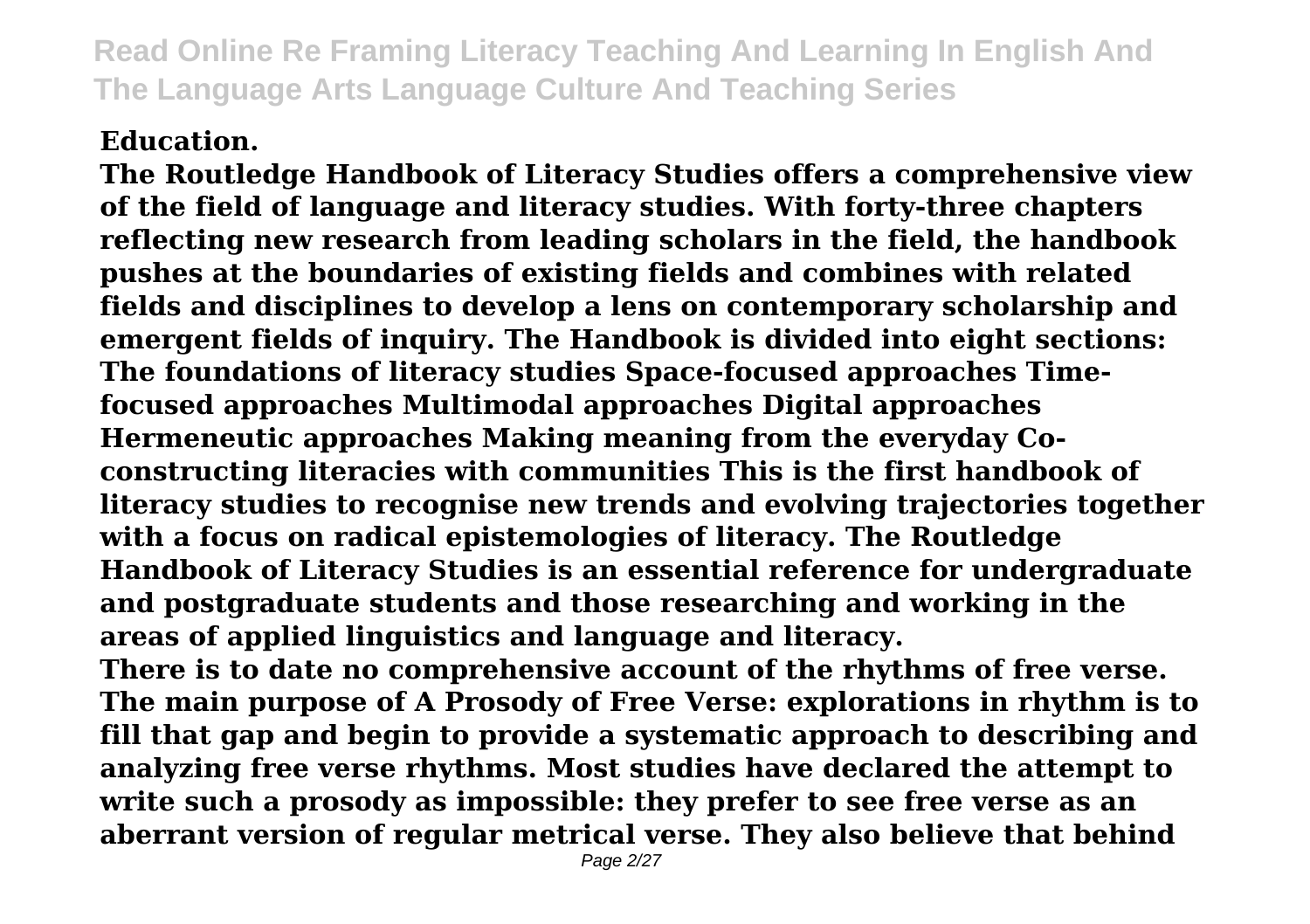**free verse is the 'ghost of metre'. Running against that current, A Prosody of Free Verse bases its new system on additive rhythms that do not fit conventional time signatures. Inspiration is taken from jazz, contemporary music and dance, not only in their systems of notation but in performance. The book argues that twentieth and twenty-first century rhythms in poetry as based on the line rather than the metrical foot as the unit of rhythm , and that larger rhythmic structures fall into verse paragraphs rather than stanzas.**

**More Words about Pictures**

**Practical Ways for Teacher-Writers to Transform their Classroom Practice Re/framing Afro-Caribbean Students' Discourse Practices in English Classrooms**

**Research-Based Practice**

**The Routledge International Handbook of English, Language and Literacy Teaching**

#### **10th Anniversary Edition**

#### **Principles for New Learning and Assessment**

Doing Youth Participatory Action Research offers an unprecedented, in-depth exploration of the pragmatics and possibilities of youth-driven research. Drawing upon multiple years of experience engaging youth in rigorous, critical inquiry about the conditions impacting their lives, the authors examine how YPAR encourages the educational community to re-imagine the capabilities of young people and the purposes of teaching, learning, and research itself.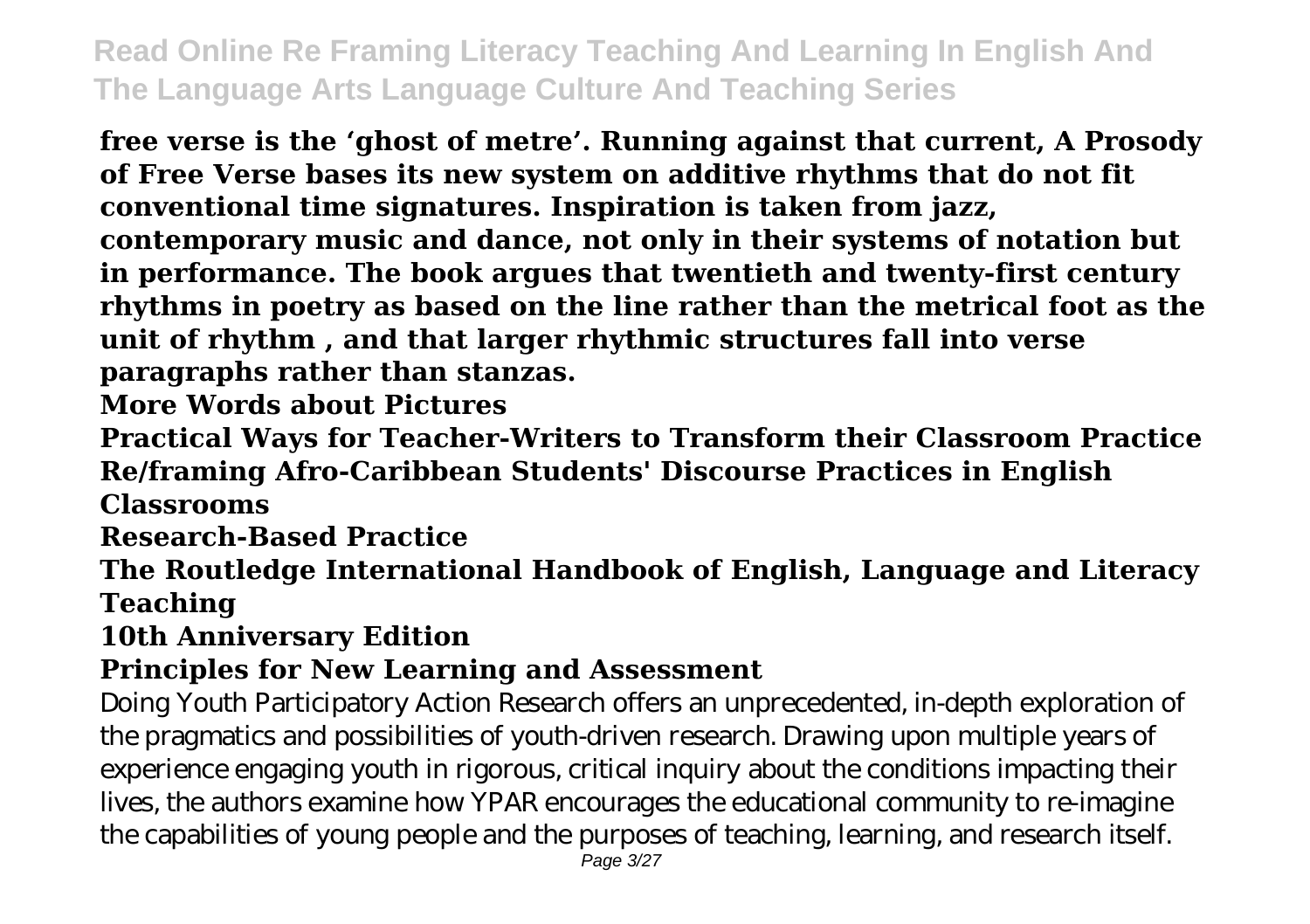Much more than a "how-to" guide for those interested in creating their own YPAR projects, this book draws upon the voices of students and educators, as well as the multiple historical traditions of critical research, to describe how youth inquiry transforms each step of the traditional research process. From identifying research questions to collecting data and disseminating findings, each chapter details how YPAR revolutionizes traditional conceptions of who produces knowledge, how it is produced, and for what purposes. The book weaves together research, policy, and practice to offer YPAR as a practice with the power to challenge entrenched social and educational inequalities, empower critically aware youth, and revolutionize pedagogy in classrooms and communities. For researchers, educators, community members, and youth who want to connect, question, and transform the world collectively, Doing Youth Participatory Action Research is a rich source of both pragmatic methodological guidance and inspiration.

This groundbreaking work takes multimodality studies in a new direction by applying multimodal approaches to the study of poetry and poetics. The book examines poetry's visual and formal dimensions, applying framing theory to such case studies as Aristotle's Poetics and Robert Lowell's "The Heavenly Rain", to demonstrate both the implied, due to the form's unique relationship with structure, imagery, and rhythm, and explicit forms of multimodality at work, an otherwise little-explored research strand of multimodality studies. The volume explores the theoretical implications of a multimodal approach to poetry and poetics to other art forms and fields of study, making this essential reading for students and scholars working at the intersection of language and communication, including multimodality, discourse analysis, and interdisciplinary literary studies.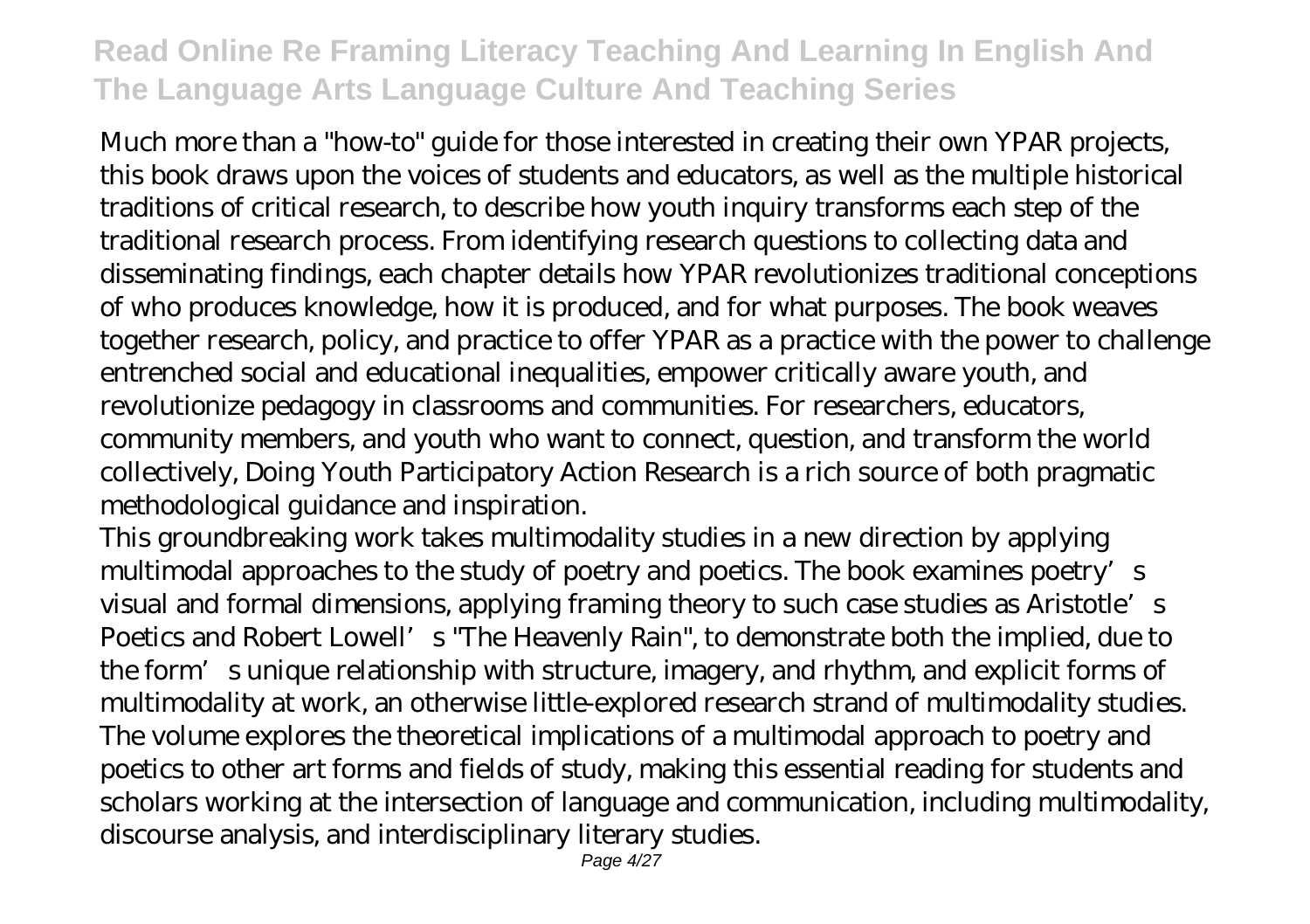The field of English language arts teacher education has experienced change over the past two decades. Changes in the discipline have produced a much more expansive understanding of literacy and of what teachers of English language arts do. This volume will focus on innovations in English language arts teacher education.

In this innovative and engaging text, Vivian Maria Vasquez draws on her own classroom experience to demonstrate how issues raised from everyday conversations with prekindergarten children can be used to create an integrated critical literacy curriculum over the course of one school year. The strategies presented are solidly grounded in relevant theory and research. The author describes how she and her students negotiated a critical literacy curriculum; shows how they dealt with particular social and cultural issues and themes; and shares the insights she gained as she attempted to understand what it means to frame ones teaching from a critical literacy perspective. New in the 10th Anniversary Edition New section: "Getting Beyond Prescriptive Curricula, the Mandated Curriculum, and Core Standards" New feature: "Critical Reflections and Pedagogical Suggestions" at the end of the demonstration chaptesr New Appendices: "Resources for Negotiating Critical Literacies" and "Alternate Possibilities for Conducting an Audit Trail" Companion Website: narratives of ways in which the audit trail has been used as a tool for teaching and learning; resources on critical literacy including links to other websites and blogs; podcast focused on critical literacy and young children

Preparing Teachers for a Changing World Options for Practice and Research

Resources in Education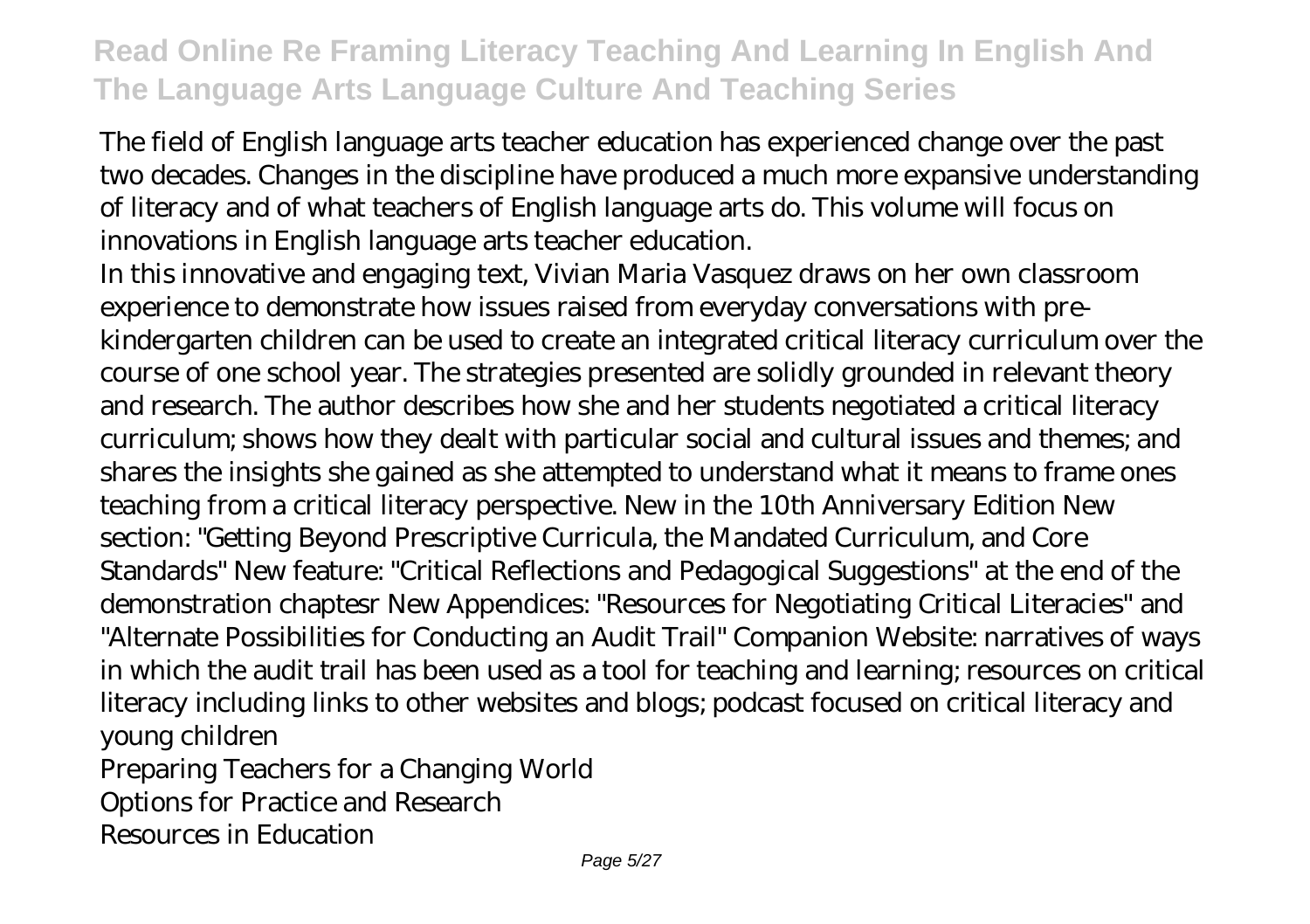#### Multiliteracies in World Language Education The Challenge of Reframing Engineering Education Doing Youth Participatory Action Research Framing Information Literacy

The premise of Developing Writing Teachers is this: When teachers of writing identify as writers, it adds a special dimension to their writing pedagogy. Practical and accessible while drawing on a range of relevant research and theory, this text is distinguished by its dual focus—on teachers as writers and the teaching of writing. Part I addresses the question, What does it take for a teacher of writing to develop an identity as writer? Using case studies and teacher narratives, it guides readers to an understanding of the current status of writing as the 21st century unfolds, the role of expressive writing in developing a writing identity, the relationship of writing to genre and rhetoric, writing and professional identity, and writing as design. Part II focuses on pedagogical practice and helping writer-teachers develop a toolkit to take into their classrooms. Coverage includes building a community of writing practice; the nature of writing as process; the place of grammar; the role of information, communication and representational technologies; and how assessment, properly used, can help develop writing. Ideal for for pre-service and in-service courses on the teaching of writing, the Companion Website provides aadditional readings/documents; PowerPoint presentations; assessment resources; and lesson and unit plans and planning guides.

Framing Information Literacy: Teaching Grounded in Theory, Pedagogy, and Practice is a collection of lesson plans grounded in theory and the ACRL Framework for Information Literacy for Higher Education. 52 chapters over six volumes provide approachable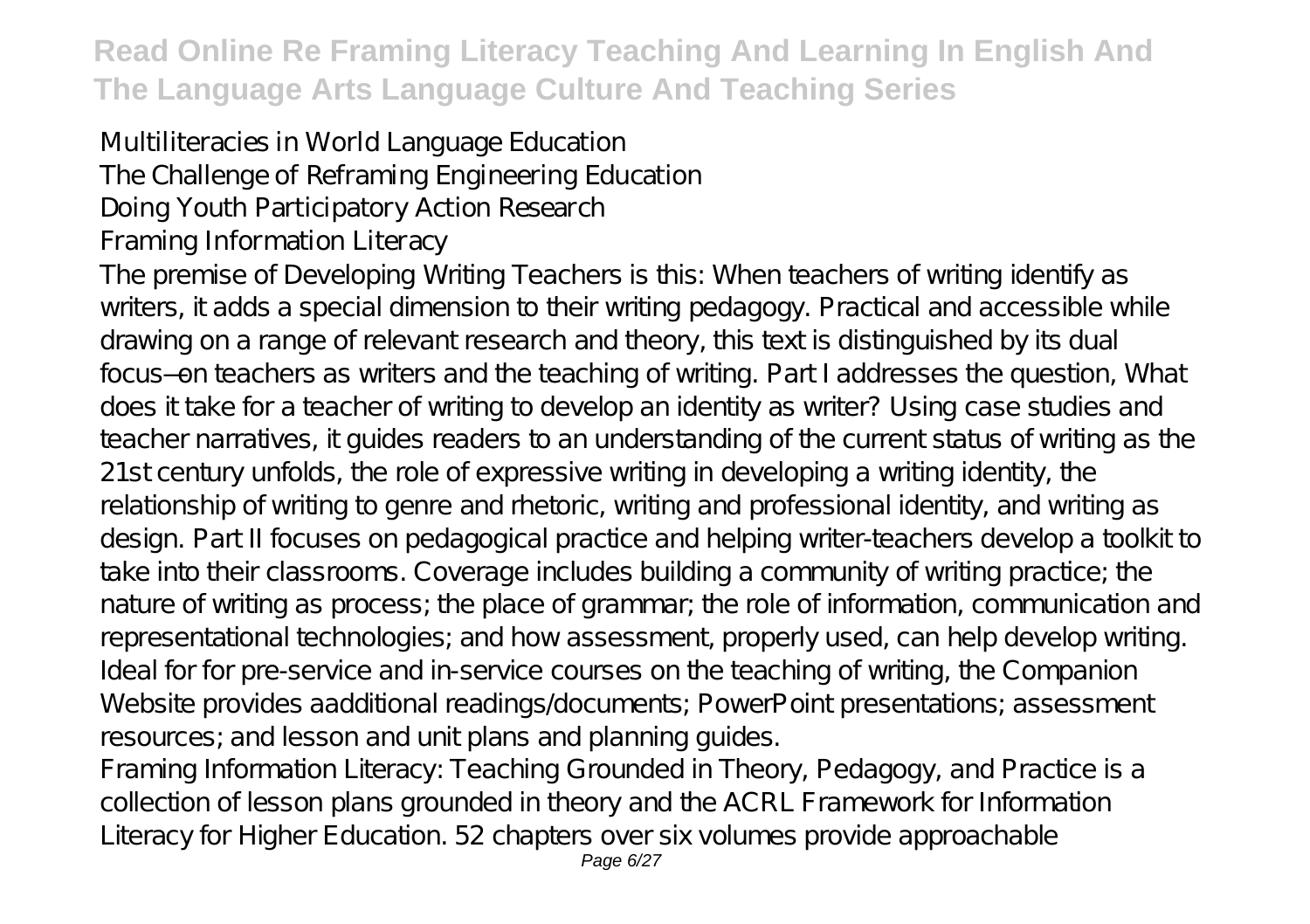explanations of the ACRL Frames, various learning theory, pedagogy, and instructional strategies, and how they are used to inform the development of information literacy lesson plans and learning activities. Each volume explores one frame, in which chapters are grouped by broad disciplinary focus: social sciences, arts and humanities, science and engineering, and multidisciplinary. Every chapter starts with a discussion about how the author(s) created the lesson, any partnerships they nurtured, and an explanation of the frame and methodology and how it relates to the development of the lesson, and provides information about technology needs, pre-instruction work, learning outcomes, essential and optional learning activities, how the lesson can be modified to accommodate different classroom setups and time frames, and assessment--Publisher.

Thorough and accessible, this professional resource and text shows how the latest research in adolescent literacy can be translated into effective practice in middle and high school classrooms. Leading authorities discuss findings on the adolescent learner, addressing such essential topics as comprehension, content-area literacy, differentiated instruction, gender differences in literacy learning, and English language learners. With a focus on evidencebased methods, coverage ranges from techniques for building digital literacy and comprehension skills to strategies for flexible grouping and writing instruction. Ideal for courses in adolescent literacy, each chapter includes guiding questions, discussion questions, and classroom examples.

A high level of literacy in both print and digital media is required for negotiating most aspects of 21 st-century life, including supporting a family, education, health, civic participation, and competitiveness in the global economy. Yet, more than 90 million U.S. adults lack adequate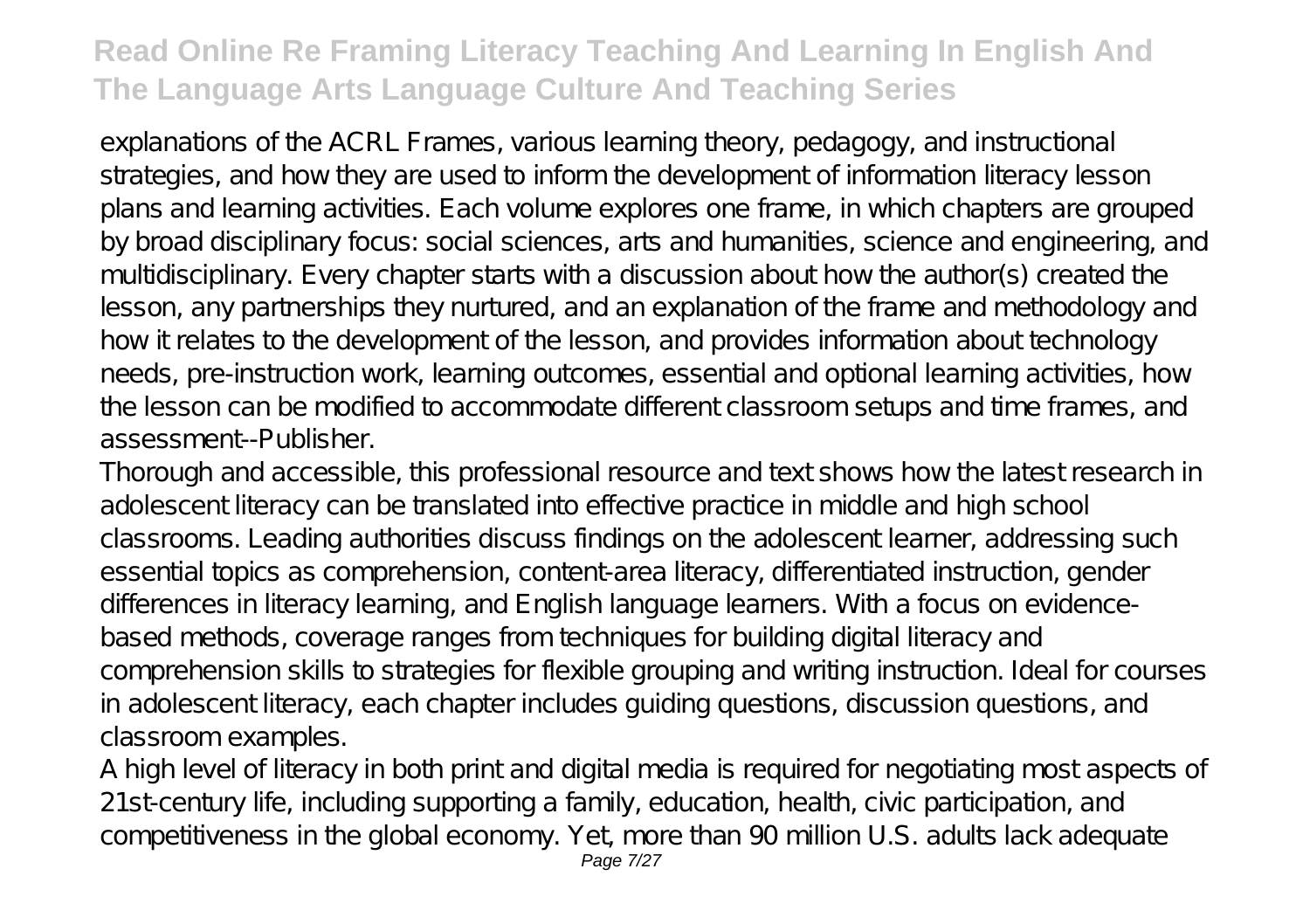literacy. Furthermore, only 38 percent of U.S. 12th graders are at or above proficient in reading. Improving Adult Literacy Instruction synthesizes the research on literacy and learning to improve literacy instruction in the United States and to recommend a more systemic approach to research, practice, and policy. The book focuses on individuals ages 16 and older who are not in K-12 education. It identifies factors that affect literacy development in adolescence and adulthood in general, and examines their implications for strengthening literacy instruction for this population. It also discusses technologies for learning that can assist with multiple aspects of teaching, assessment, and accommodations for learning. There is inadequate knowledge about effective instructional practices and a need for better assessment and ongoing monitoring of adult students' proficiencies, weaknesses, instructional environments, and progress, which might guide instructional planning. Improving Adult Literacy Instruction recommends a program of research and innovation to validate, identify the boundaries of, and extend current knowledge to improve instruction for adults and adolescents outside school. The book is a valuable resource for curriculum developers, federal agencies such as the Department of Education, administrators, educators, and funding agencies. Complex Time Relations in the Arts, Humanities and Social Sciences Transforming Inquiry with Researchers, Educators, and Students Developing Writers: Teaching And Learning In The Digital Age Teaching and Learning in English and the Language Arts Doing Critical Literacy The Routledge Handbook of Literacy Studies Socially Situated Views and Perspectives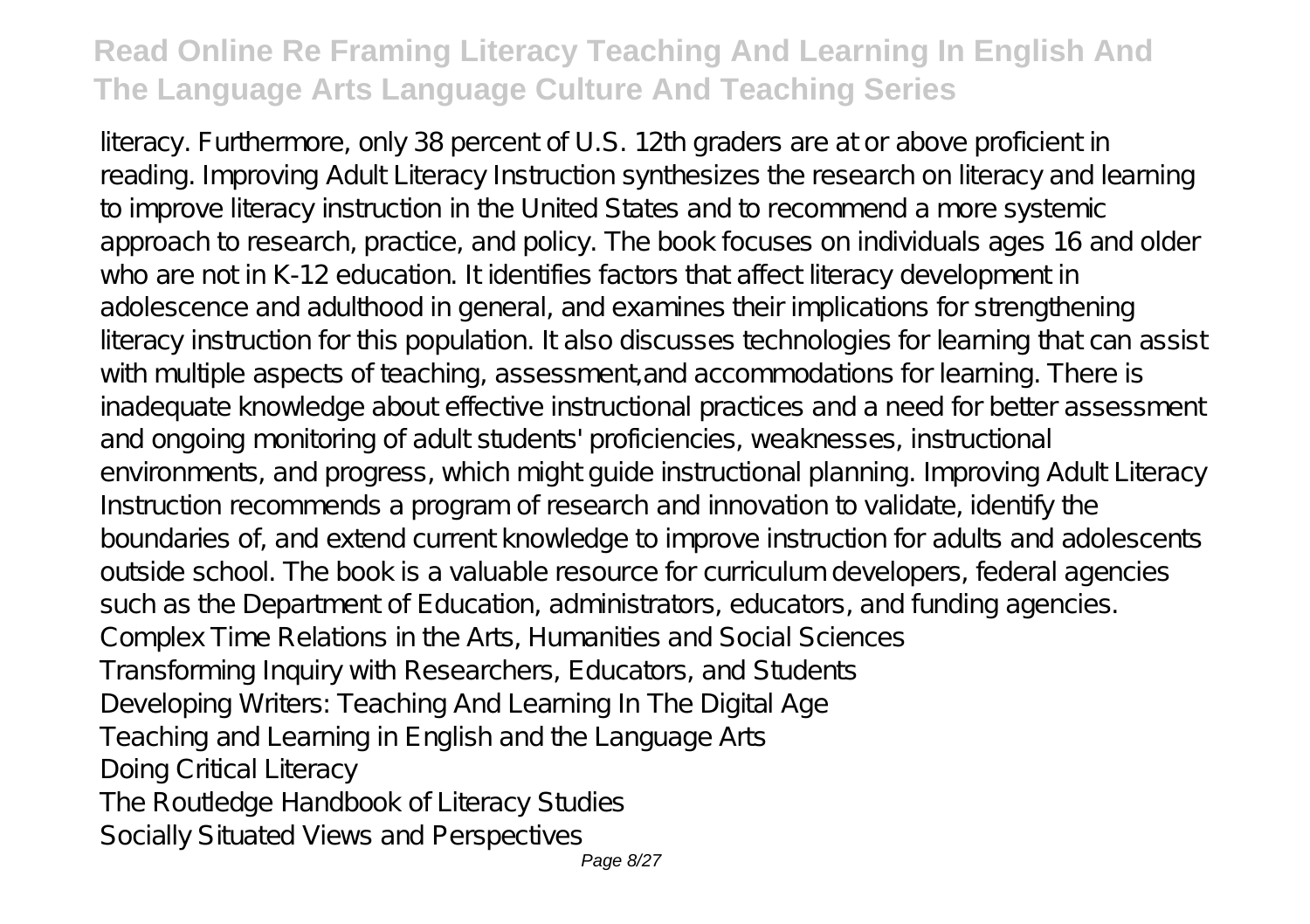*"This is a book of stories told by adolescents and adults about teaching and learning. . . . Puzzlement, wonder, curiosity, disruption, and distress mark the emotions of all the storytellers here." —From the Foreword by Shirley Brice Heath, Stanford University "Crossing Boundaries is a must-read for anyone interested in improving the academic achievements and enhancing the literacy practices of marginalized students." —Beverly Moss, The Ohio State University "This book will shake the 'common' and reshape the 'knowledge' we have about the passion and potential of students in urban schools." —JoBeth Allen, University of Georgia In her new book, Valerie Kinloch, award-winning author of Harlem on Our Minds, sheds light on the ways urban youth engage in "meaning-making" experiences as a way to assert critical, creative, and highly sophisticated perspectives on teaching, learning, and survival. Kinloch rejects deficit models that have traditionally defined the literacy abilities of students of color, especially African American and Latino/a youth. In contrast, she "crosses boundaries" to listen to the voices of students attending high school in New York City's Harlem community. In Crossing Boundaries, Kinloch uses a critical teacher-researcher lens to propose* Page 9/27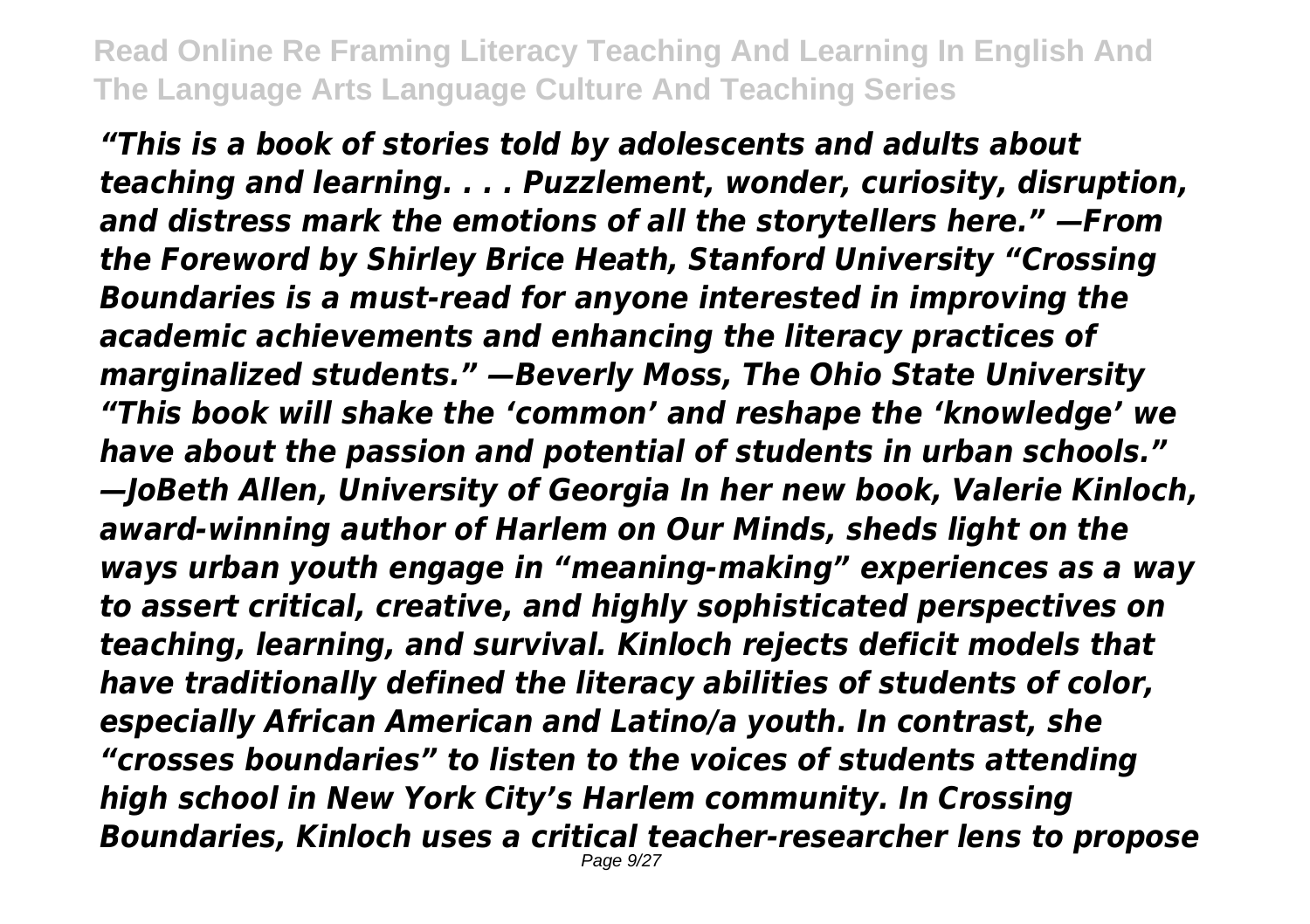*new directions for youth literacies and achievements. The text features examples of classroom engagements, student writings and presentations, discussions of texts and current events, and conversations on skills, process, achievement, and underachievement. Valerie Kinloch is associate professor in literacy studies in the School of Teaching and Learning at The Ohio State University. Her other books are Harlem on Our Minds: Place, Race, and the Literacies of Urban Youth and Urban Literacies: Critical Perspectives on Language, Learning, and Community. All royalties go to the Cultivating New Voices Among Scholars of Color grant and mentoring program sponsored through the National Council of Teachers of English "This book presents a framework for teaching that empowers students, fosters literacy development, and explains the underlying factors that influence pedagogy, highlighting practices from around the globe"--*

*This landmark volume articulates and develops the argument that new directions in sociocultural theory are needed in order to address important issues of identity, agency, and power that are central to understanding literacy research and literacy learning as social and* Page 10/27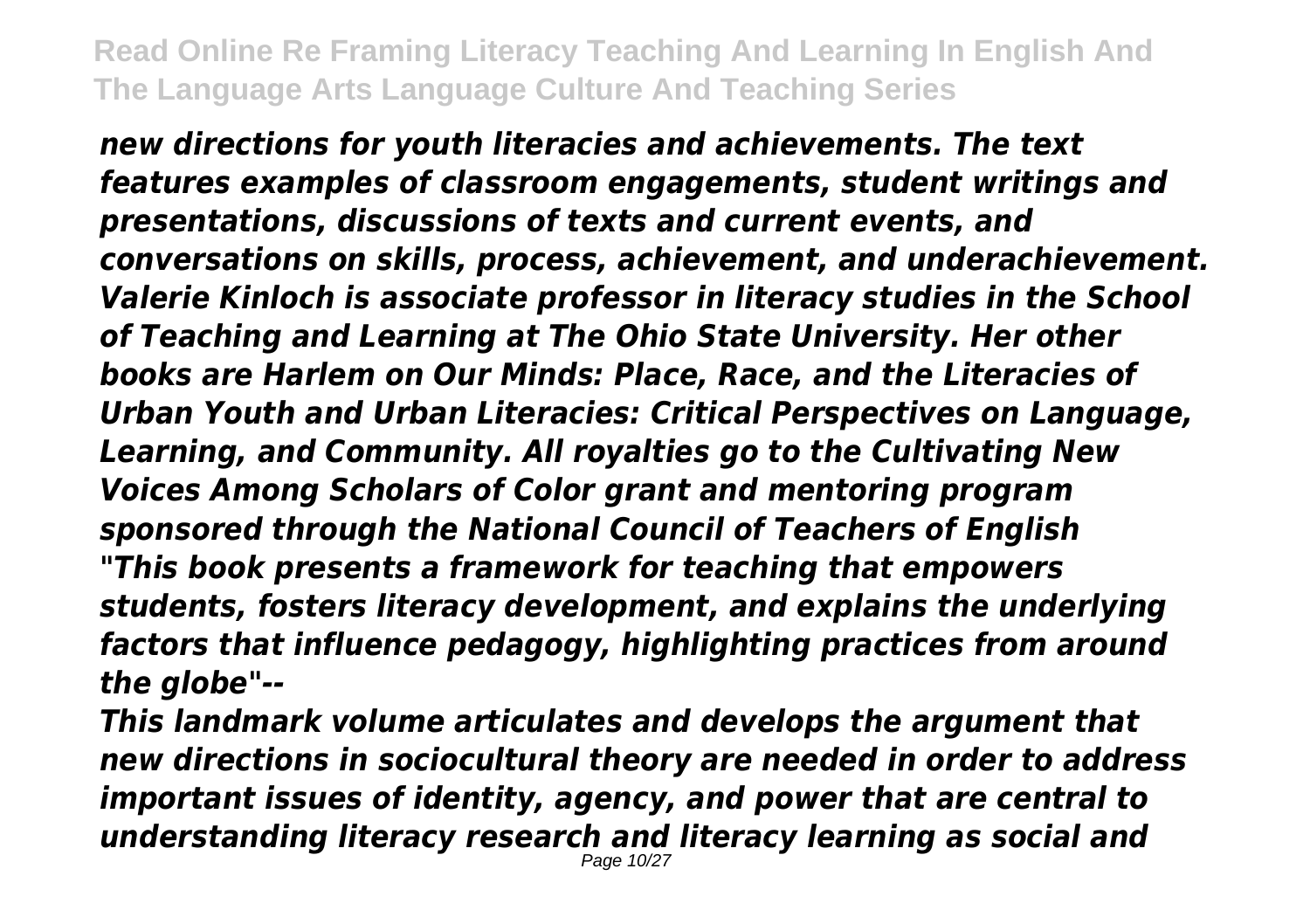*cultural practices. With an overarching focus on the research process as it relates to sociocultural research, the book is organized around two themes: conceptual frameworks and knowledge sources. \*Part I, "Rethinking Conceptual Frameworks," offers new theoretical lenses for reconsidering key concepts traditionally associated with sociocultural theory, such as activity, history, community, and the ways they are conceptualized and under-conceptualized within sociocultural theory. \*Part II, "Rethinking Knowledge and Representation," considers the tensions and possibilities related to how research knowledge is produced, represented, and disseminated or shared—challenging the locus of authority in research relationships, asking who is authorized to be a legitimate knowledge source, for what purposes, and for which audiences or stakeholders. Employing the lens of "critical sociocultural research," this book focuses on the central role of language and identity in learning and literacy practices. It is intended for scholars, researchers, and graduate students in literacy education, social and cultural psychology, social foundations of education, educational anthropology, curriculum theory, and qualitative research in* Page 11/27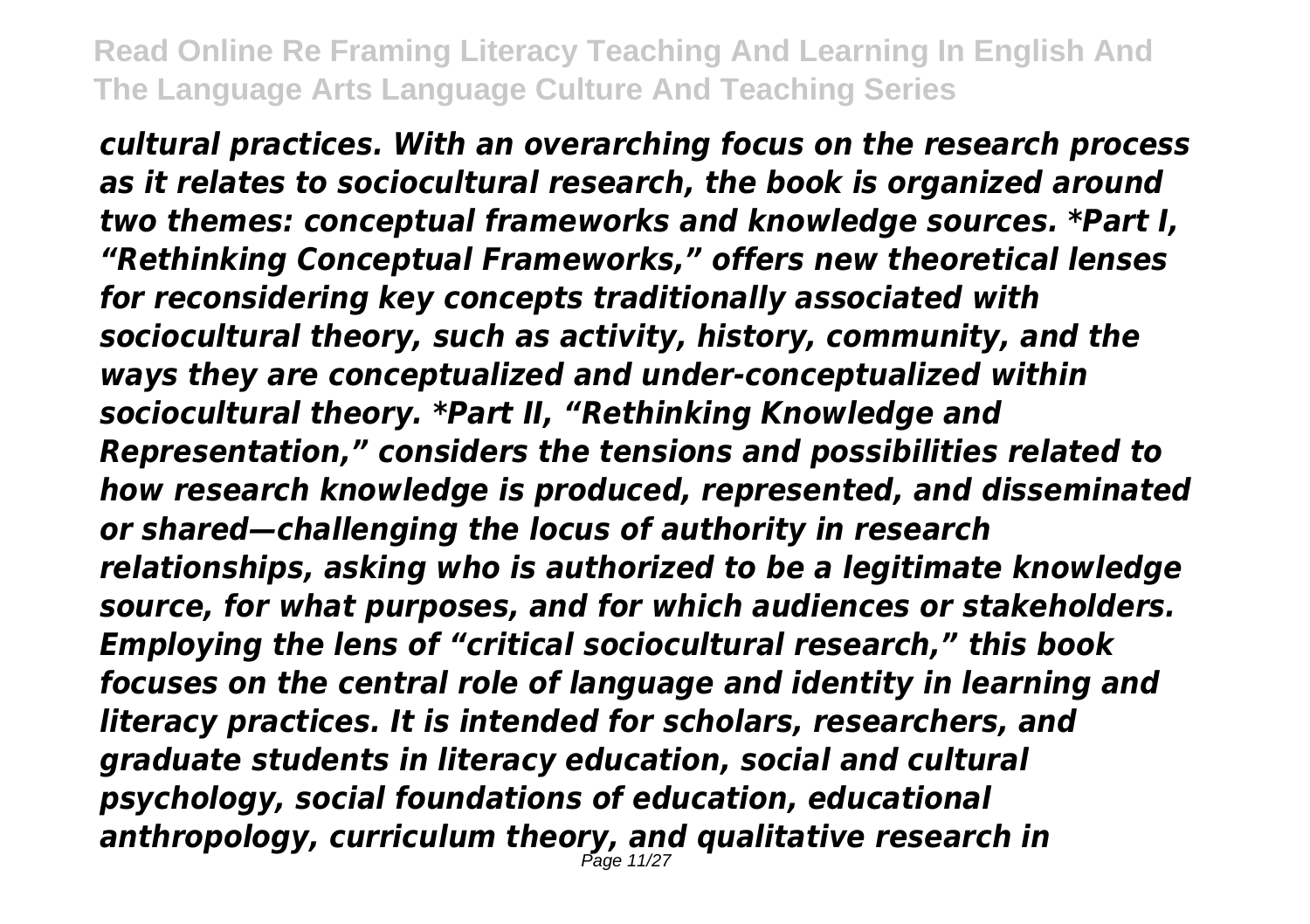### *education.*

*Framing Health Care Instruction: An Information Literacy Handbook for the health sciences will analyze bibliographic instruction in the health sciences through the lens of the ACRL Information Literacy Framework. The handbook covers information literacy instruction in progressively higher-stakes health sciences populations in multiple settings.*

*Transformative Approaches that Enhance Skills for Learning Reframing Adult Literacy and Numeracy Course Outcomes Innovations in English Language Arts Teacher Education A Global View*

*Crossing Boundaries—Teaching and Learning with Urban Youth Teaching Grounded in Theory, Pedagogy, and Practice Teaching and Learning in the Digital Age*

Now in its fifth edition, this popular textbook is still the most comprehensive resource available on the oversight of literacy programs (PreK-12). Focusing on what literacy leaders need to know and do to meet today's mandates, experts in the field offer new insights that reflect the nation's changing policies related to the new Common Core State Standards for English Language Arts and Literacy in Page 12/27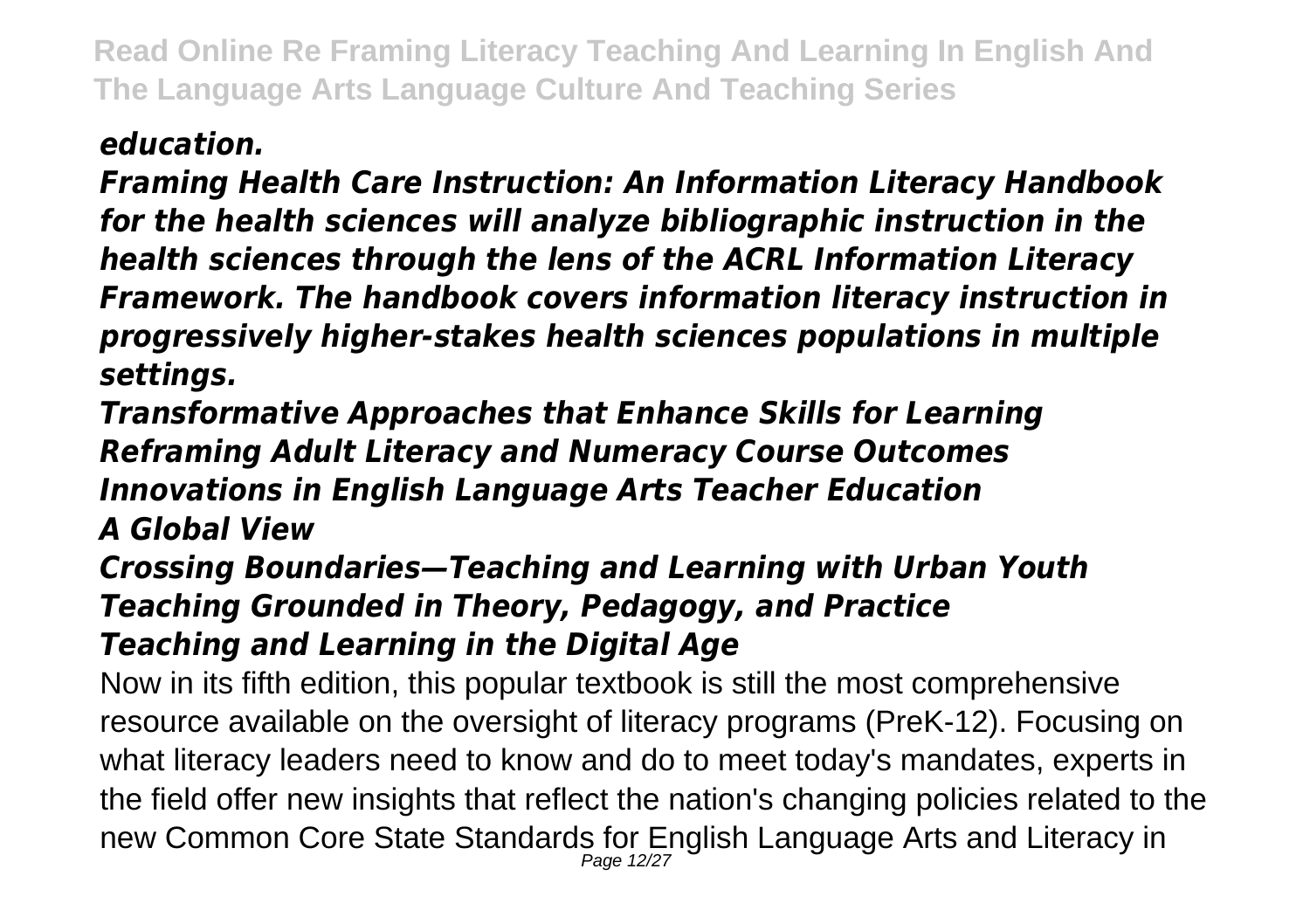History/Social Studies, Science, and Technical Subjects. It also addresses forthcoming assessments aligned to the common core standards, and new mandates for evaluating teachers and principals. Literacy luminaries provide specific guidelines for all levels of instruction, including selecting and using materials and new technologies, promoting writing, assessing students, evaluating teachers, providing professional development, working with linguistically diverse and struggling learners, working with parents and the community, and evaluating school-wide literacy programs.

This volume represents the current state of research on picture books and other adjacent hybrid forms of visual/verbal texts such as comics, graphic novels, and book apps, with a particular focus on texts produced for and about young people. When Perry Nodelman's Words about Pictures: the Narrative Art of Children's Picture Books was published almost three decades ago, it was greeted as an important contribution to studies in children's picture books and illustration internationally; and based substantially on it, Nodelman has recently been named the 2015 recipient of the International Grimm Award for children's literature criticism. In the years since Words About Pictures appeared, scholars have built on Nodelman's groundbreaking text and have developed a range of other approaches, both to picture books and to newer forms of visual/verbal texts that Page 13/27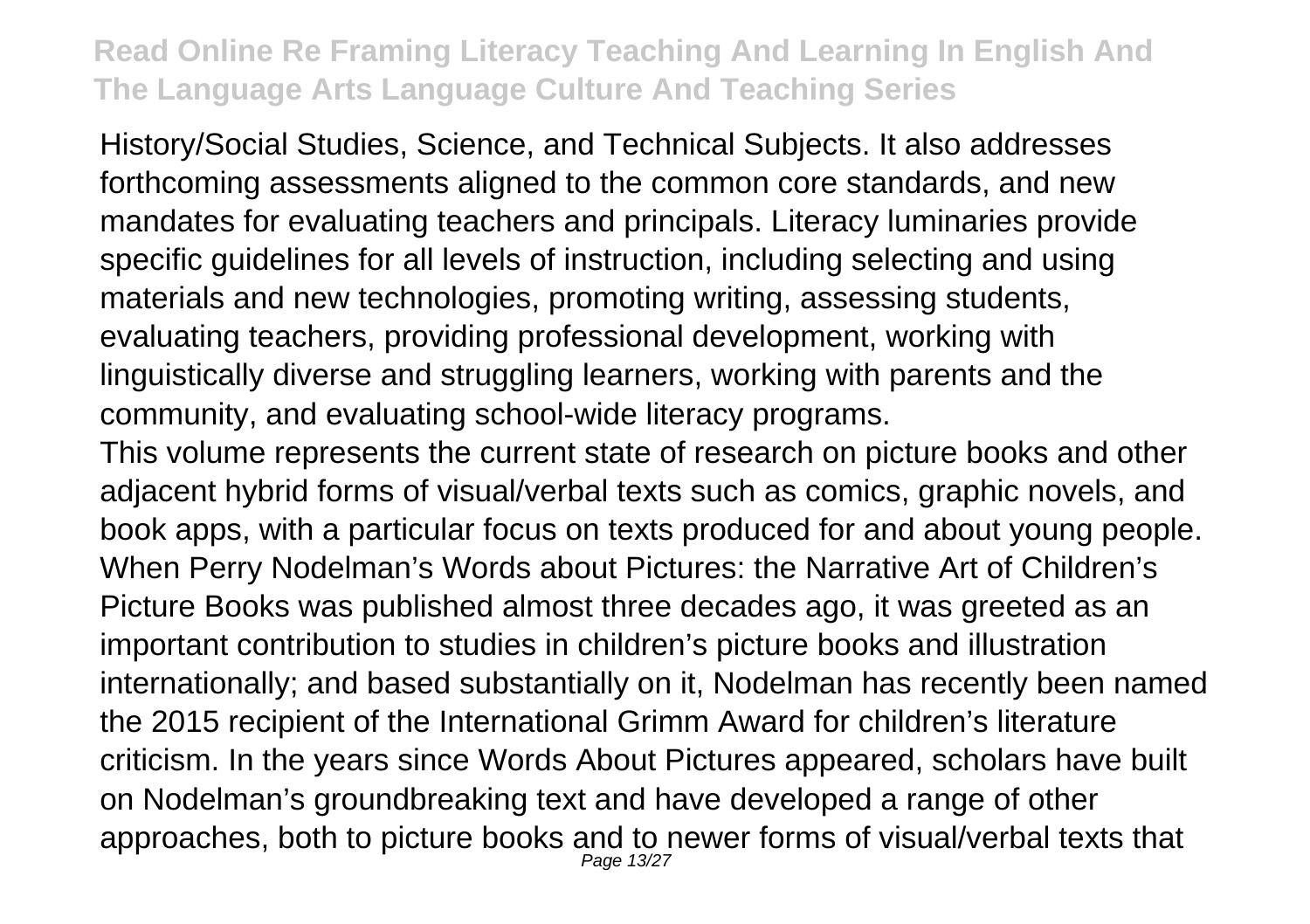have entered the marketplace and become popular with young people. The essays in this book offer 'more words' about established and emerging forms of picture books, providing an overview of the current state of studies in visual/verbal texts and gathering in one place the work being produced at various locations and across disciplines. Essays exploring areas such as semiological and structural aspects of conventional picture books, graphic narratives and new media forms, and the material and performative cultures of picture books represent current work not only from literary studies but also media studies, art history, ecology, Middle Eastern Studies, library and information studies, and educational research. In addition to work by international scholars including William Moebius, Erica Hateley, Nathalie op de Beeck, and Nina Christensen that carries on and challenges the conclusions of Words about Pictures, the collection also includes a wide-ranging reflection by Perry Nodelman on continuities and changes in the current interdisciplinary field of study of visual/verbal texts for young readers. Providing a look back over the history of picture books and the development of picture book scholarship, More Words About Pictures also offers an overview of our current understanding of these intriguing texts. Re-framing LiteracyTeaching and Learning in English and the Language **ArtsRoutledge**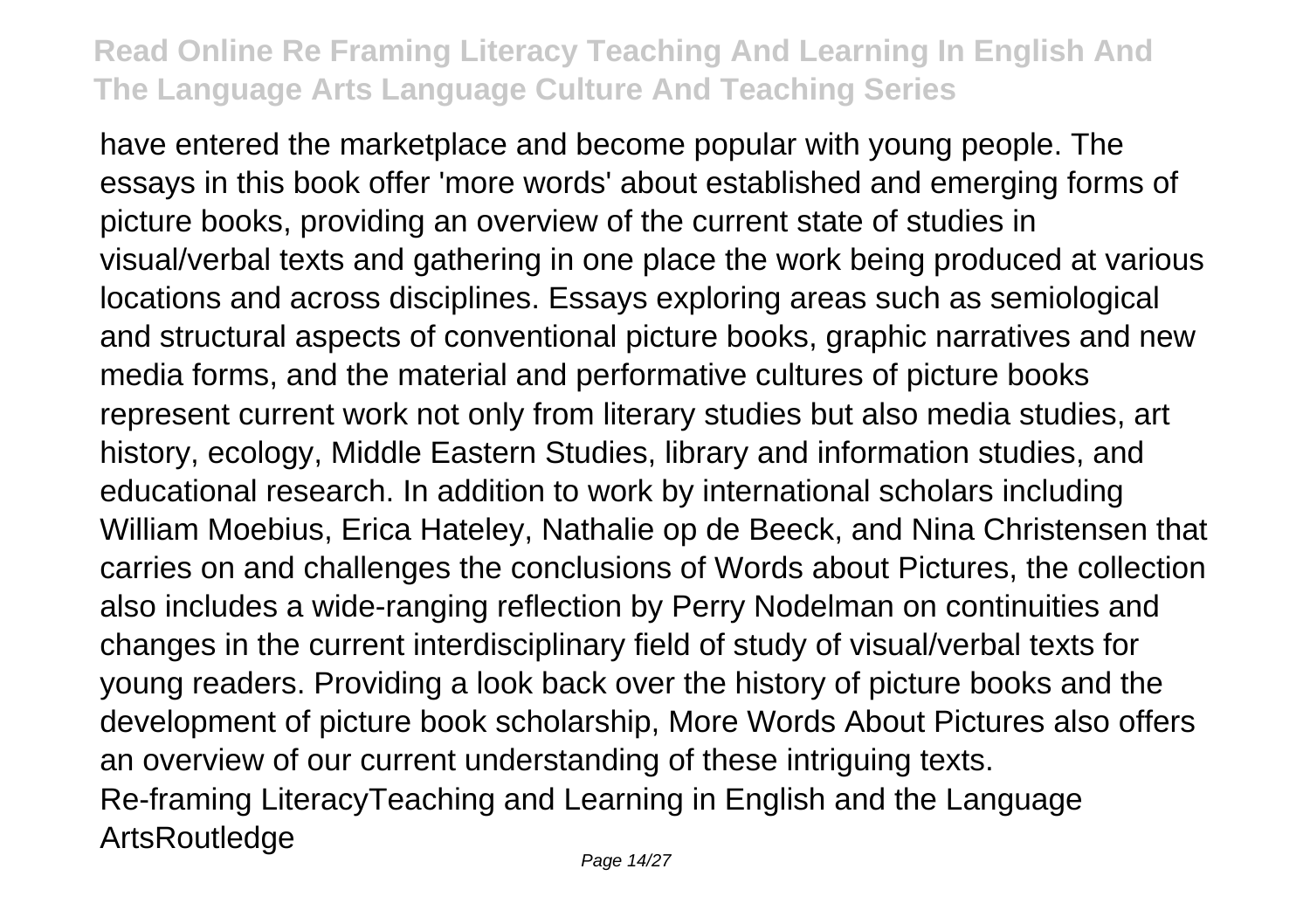Selected, edited papers from the conference in September 2007.The link between research and practice has never been more significant as global awareness about literacy pushes us to question the success of programs in schools. National reports on literacy were challenged during the conference. Grounded evidence was given of literacy programs that work to make a difference for groups with diverse needs. The collection of ideas in the conference represents a broad concept of literacy that includes the ability to communicate in multimodal, digital texts and values creativity alongside testing for skills. Classroom based research from the sum of these perspectives presents significant reason for change to practice and policy. To make a difference to future generations of students, we need to take the research out of the classroom and make it the centre of informed debate. This publication is a step towards achieving that goal.

Current Research on Picturebooks and Visual/Verbal Texts for Young People Dialoguing across Cultures, Identities, and Learning

- Framing Languages and Literacies
- An Information Literacy Handbook for the Health Sciences
- Creating Literacy-rich Schools for Adolescents
- e-Learning Ecologies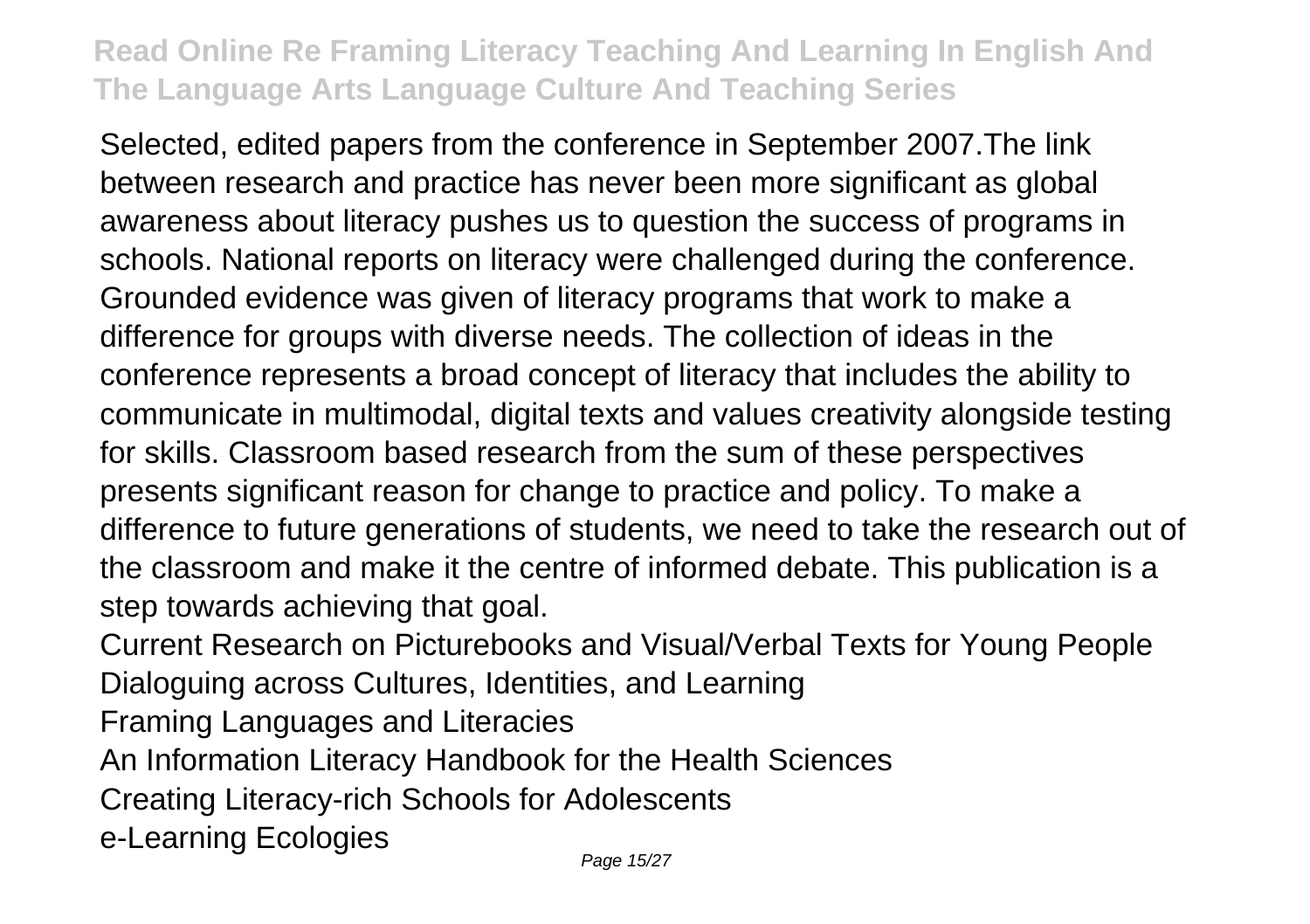#### Literacy Teacher Educators

This book is an edited collection of chapters from academic leaders and doctoral researchers in the field that records a coherent journey through the purposes, pedagogies and impact of doctoral study as a key contributing force in managing education for the public good.

In this seminal volume leading language and literacy scholars clearly articulate and explicate major social perspectives and approaches in the fields of language and literacy studies. Each approach draws on distinct bodies of literature and traditions and uses distinct identifiers, labels, and constellations of concepts; each has been taken up across diverse global contexts and is used as rationale and guide for the design of research and of educational policies and practices. Authors discuss the genesis and historical trajectory of the approach with which they are associated; offer their unique perspectives, rationales, and engagements; and investigate implications for understanding language and literacy use in and out of schools. The premise of the book is that understanding concepts, perspectives, and approaches requires knowing the context in which they were created, the rationale or purpose in creating them, and how they have been taken up and applied in communities of practice. Accessible yet theoretically rich, this volume is indispensible for researchers, students, and professionals across the fields of language and literacy studies.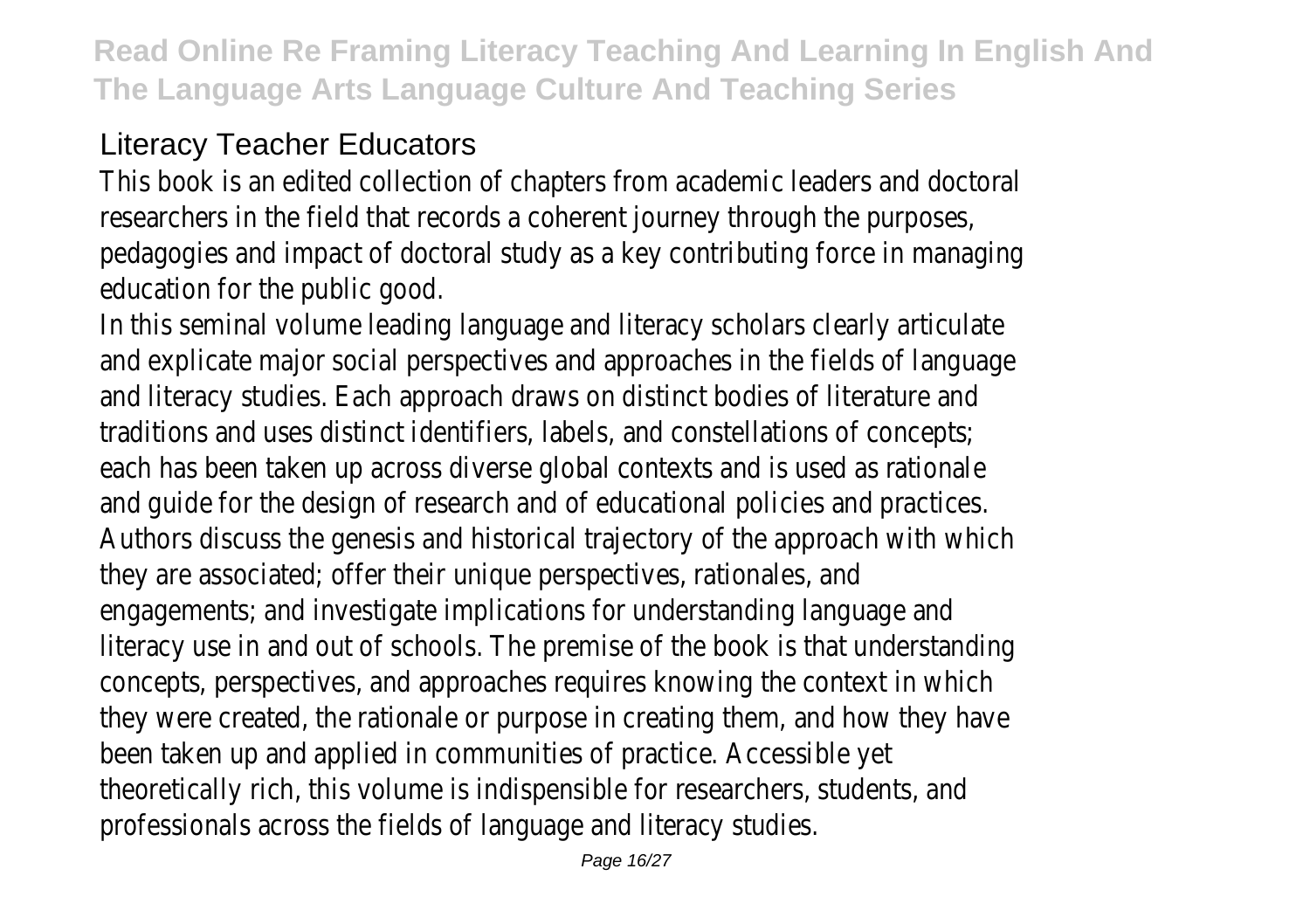Drawing on Dialogical Self Theory, this book presents a new framework for social and cultural identity construction in the literacy classroom, offering possibilities for how teachers might adjust their pedagogy to better support the range of cultural stances present in all classrooms. In the complex

multicultural/multiethnic/multilingual contexts of learning in and out of school spaces today, students and teachers are constantly dialoguing across cultures, both internally and externally, and these cultures are in dialogue with each other. The authors unpack some of the complexity of culture and identity, what people do with culture and identity, and how people navigate multiple cultures and identities. Readers are invited to re-examine how they view different cultures and the roles these play in their lives, and to dialogue with the authors about cultures, learning, literacy, identity, and agency.

Debates in English Teaching encourages student and practising teachers to engage with and reflect on key topics, concepts and debates in subject teaching. It aims to enable teachers to reach their own informed judgements and argue their point of view with deeper theoretical knowledge and understanding.

- A Social Capital Perspective
- Framing Health Care Instruction
- Exploring Adolescent Literacy
- Addressing Linguistic and Cultural Diversity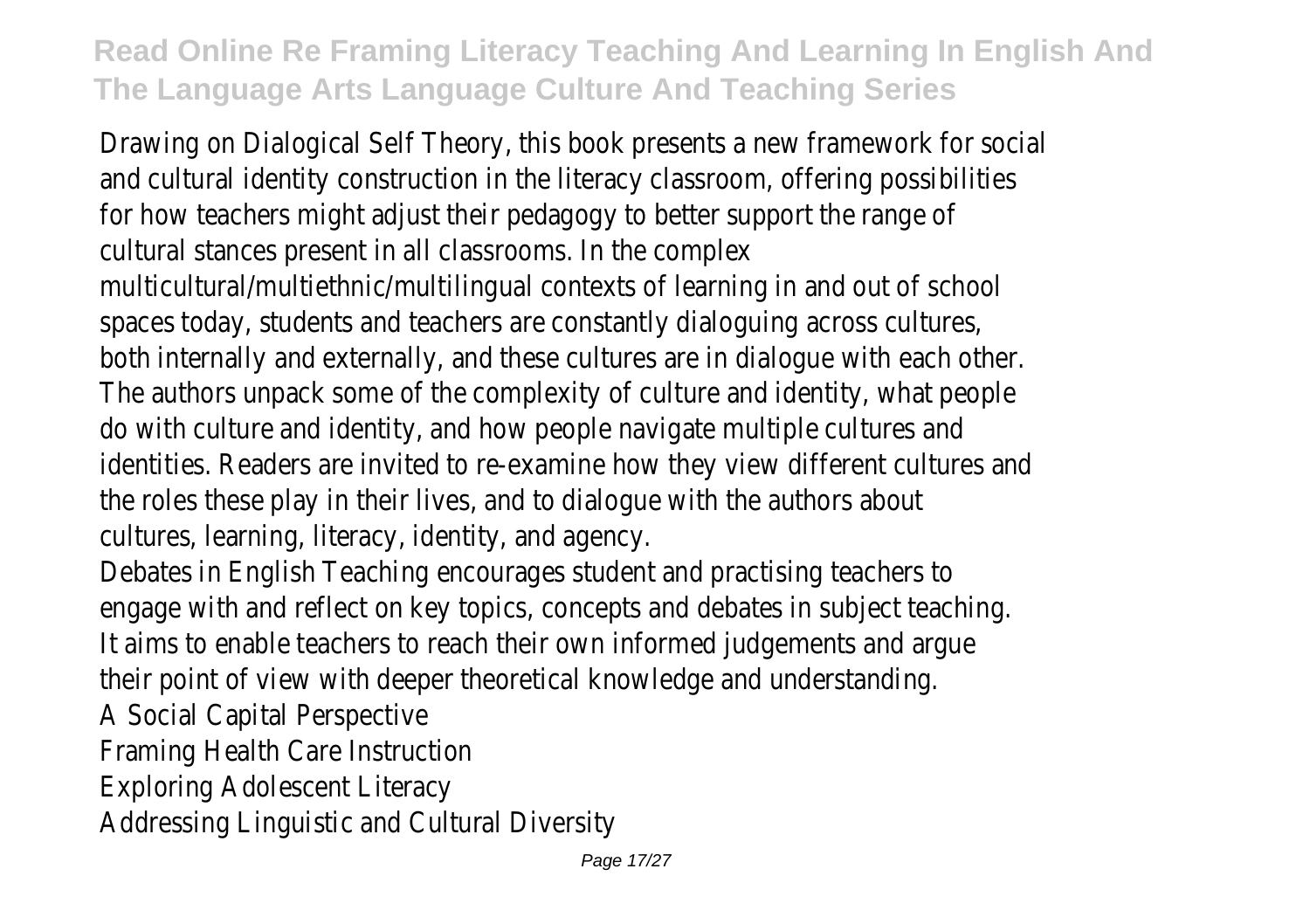#### Crosscurrents and Complexities in Literacy Classrooms

Teaching for a Creative Classroom

What is assessment and how is it a cultural practice? How does failure to account for linguistic and cultural variation among students jeopardize assessment validity? What is required to achieve cultural validity in assessment? This resource for practicing and prospective teachers – as well as others concerned with fair and valid assessment – provides a thorough grounding in relevant theory, research, and practice. The book lays out criteria for culturally valid assessment and recommends specific strategies that teachers can use to design and implement culturally valid classroom assessments. Assessment plays a powerful role in the process of education in the US and has a disproportionately negative impact on students who do not come from mainstream, middle-class backgrounds. Given the significance of testing in education today, cultural validity in assessment is an urgent issue facing educators. This book is essential reading for addressing this important, relevant topic.

Imaginative and attractive, cutting edge in its conception, this text explicates a model for the integration of language arts and literacy education based on the notion of framing. The act of framing – not frames in themselves – provides a creative and critical approach to English as a subject. Re-framing Literacy breaks new ground in the language arts/literacy field, integrating arts-based and sociologically based conceptions of the subject. The theory of rhetoric the book describes and which provides its overarching theory is dialogic, political, and liberating.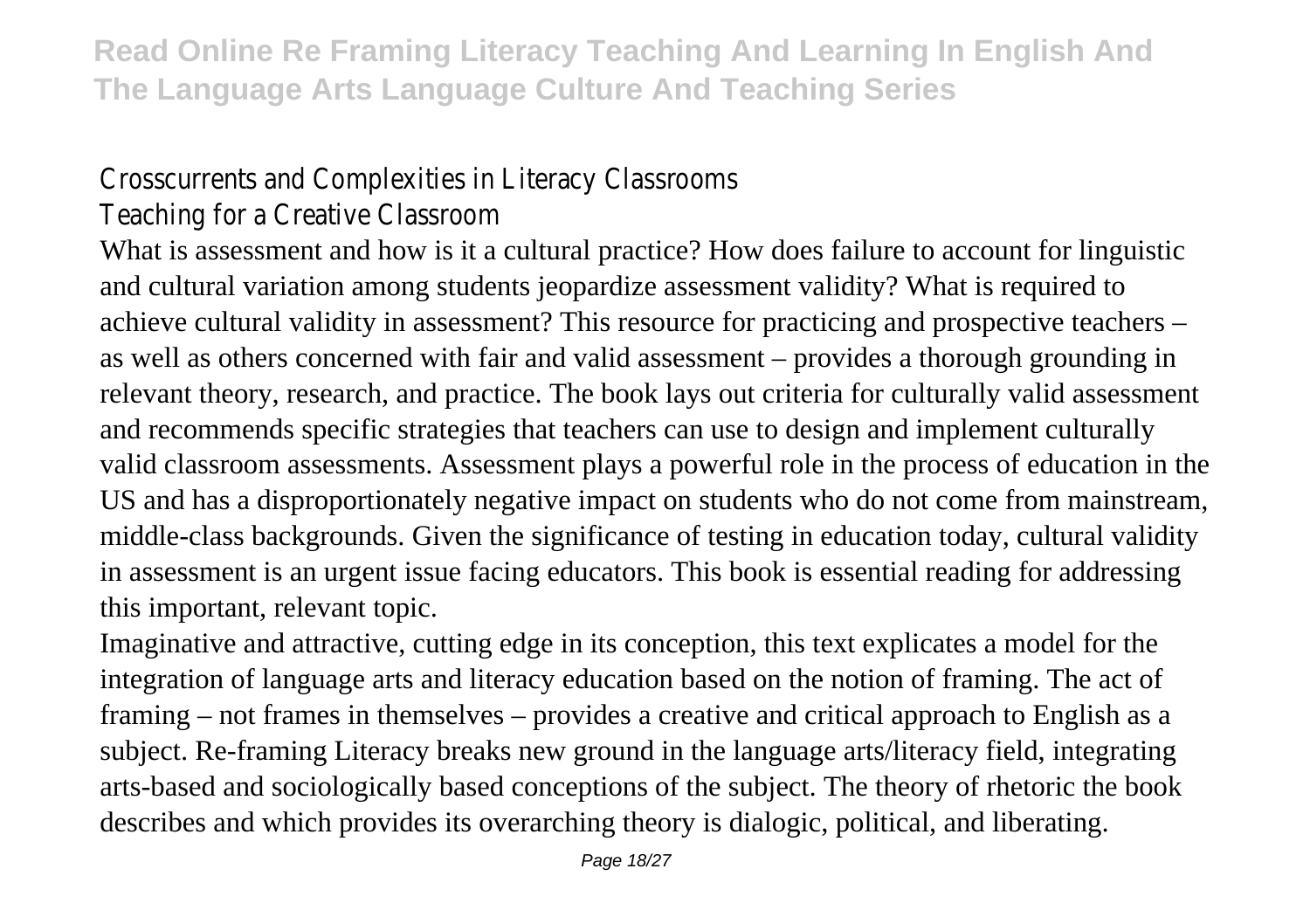Pedagogically, the text works inductively, from examples up toward theory: starting with visuals and moving back and forth between text and image; exploring multimodality; and engaging in the transformations of text and image that are at the heart of learning in English and the language arts. Structured like a teaching course, it is designed to excite and involve readers and lead them toward high-level and useful theory in the field. Offering an authoritative, clear guide to a complex field, it is widely appropriate for pre-service and in-service courses globally in English and language arts education.

Compelling and highly engaging, this text shows teachers at all levels how to do critical literacy in the classroom and provides models for practice that can be adapted to any context. Integrating social theory and classroom practice, it brings critical literacy to life as a socio-cultural orientation to the teaching of literacy that takes seriously the relationship between language and power and orients readers to the social effects of texts. Students and teachers are drawn into the key questions critical readers need to pose of texts: Whose interests are served, who benefits, who is disadvantaged; who is included and who is excluded? The practical activities help readers grasp complex issues. Extending the theoretical framework in Hilary Janks' Literacy and Power with a rich range of completely new, up-to-date activities that translate theory into practice, Doing Critical Literacy is powerful, relevant, and useful for both pre- and in-service teacher education and for use in schools.

We live in a time of educational transformations towards more 21st century pedagogies and learning. Games and Education explores new designs in and for learning and offer inspiration to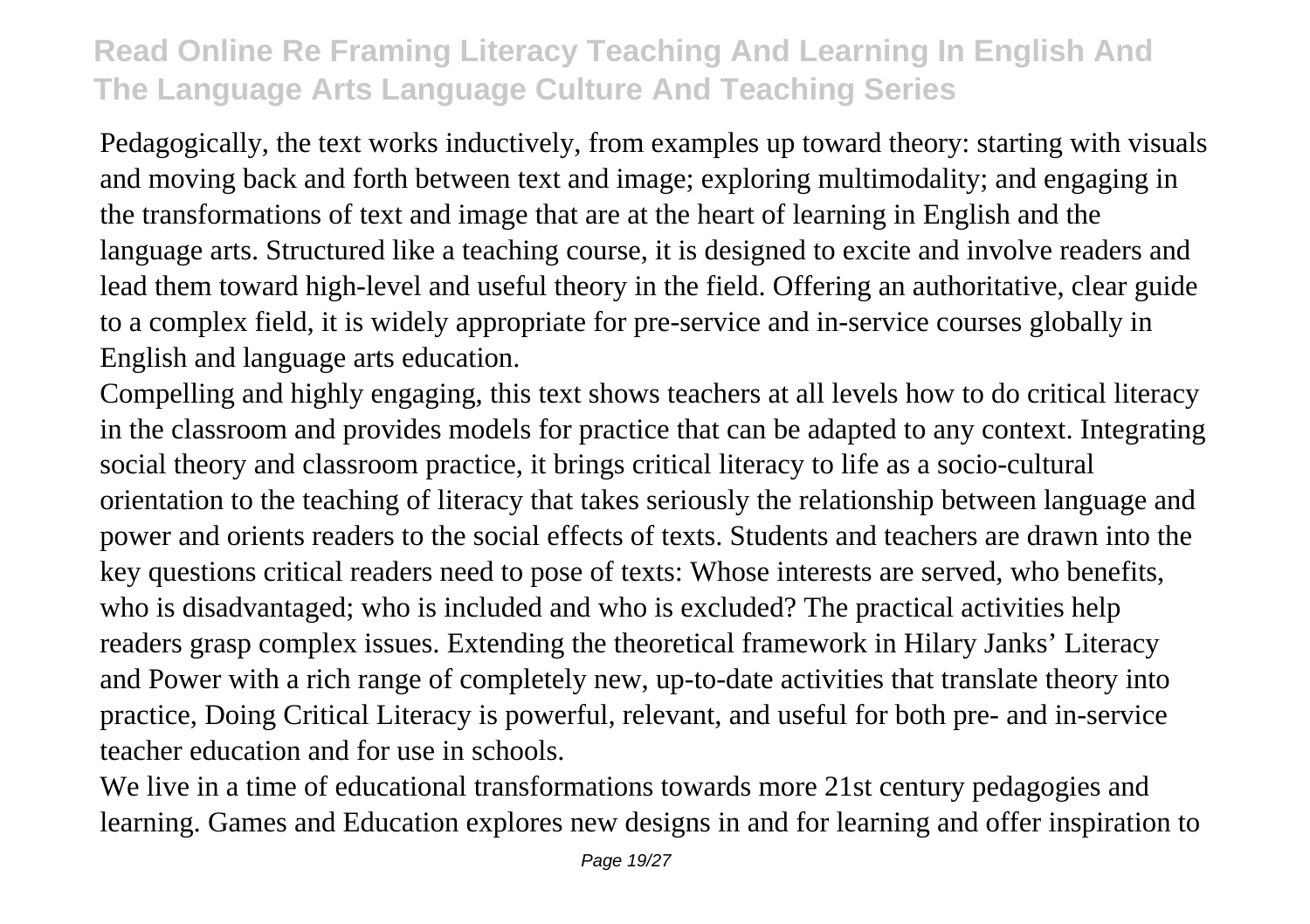#### teachers, technologist and researchers interested in changing educational practices.

Transformative Teaching and Learning

International Conversations Conference 2007

Leading, Learning, Researching and the Doctorate

Investing in our Education

#### Negotiating Critical Literacies with Young Children

#### Literacy Instruction for Adolescents

#### Understanding Literacy Development

Putting a multiliteracies framework at the center of the world language curriculum, this volume brings together college-level curricular innovations and classroom projects that address differences in meaning and worldviews expressed in learners' primary and target languages. Offering a rich understanding of languages, genres, and modalities as socioculturally situated semiotic systems, it advocates an effective pedagogy for developing learners' abilities to operate between languages. Chapters showcase curricula that draw on a multiliteracies framework and present various classroom projects that develop aspects of multiliteracies for language learners. A discussion of the theoretical background and historical development of the pedagogy of multiliteracies and its relevance to the field of world language education positions this book within the broader literature on foreign language education. As developments in globalization, accountability, and austerity challenge contemporary academia and the current structure of world language programs, this book shows how the implementation of a multiliteracies-based approach brings coherence to language programs,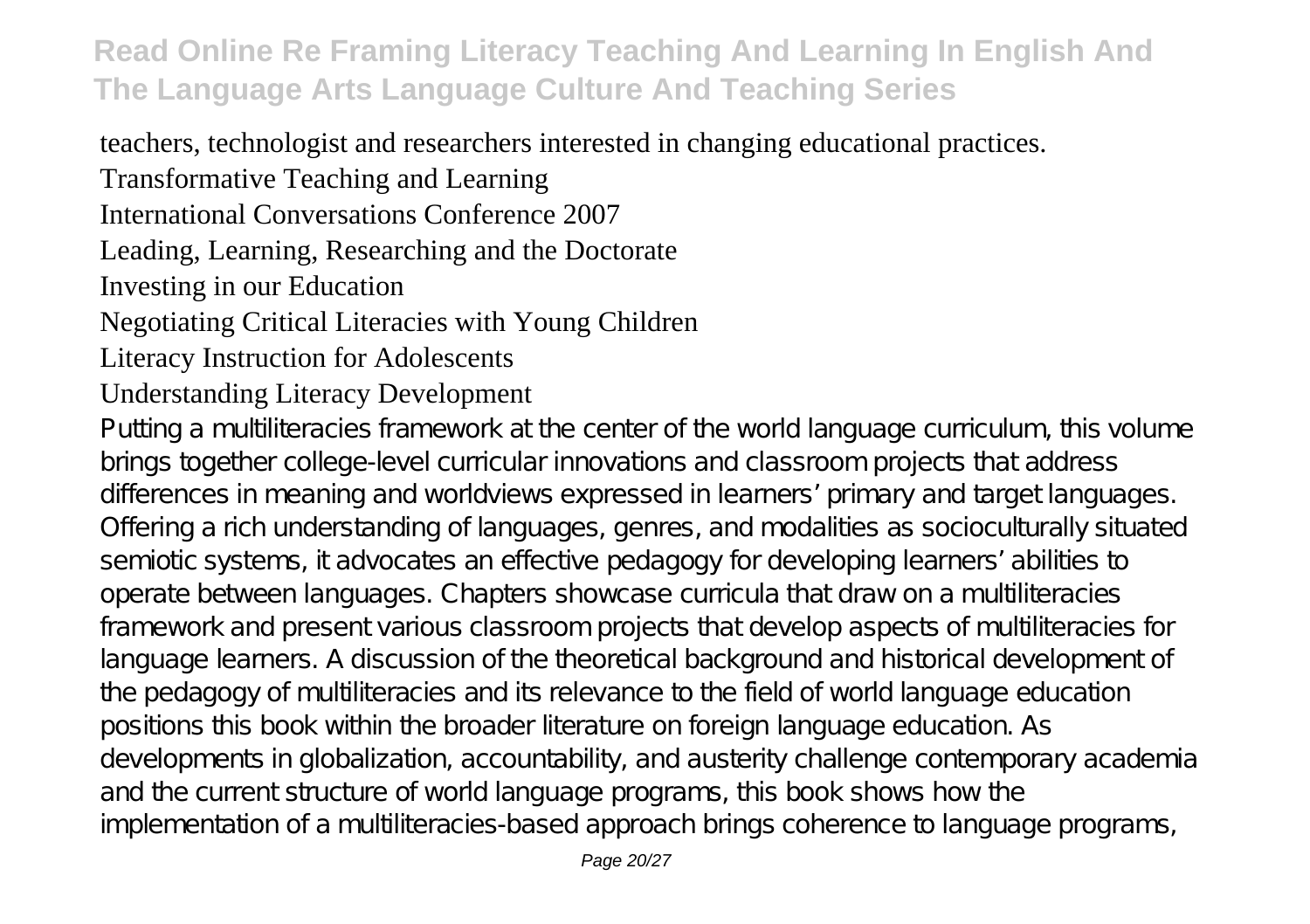and how the framework can help to accomplish the goals of higher education in general and of language education in particular.

This book addresses the complex time relations that occur in some types of jazz and classical music, as well as in the novel, plays and poetry. It discusses these multiple levels of rhythm from a social science as well as an arts and humanities perspective. Building on his groundbreaking work in Re-framing Literacy, A Prosody of Free Verse and Multimodality, Poetry and Poetics, the author explores the world of multiple- or poly-rhythms in music, literature and the social sciences. He reveals that multi-layered rhythms are uncommon and little researched. Nevertheless, they are important to the experience of art and social situations, not least because they link physicality to feeling and to decision-making (timing), as well as to aesthetic experience. Whereas most poly-rhythmic relations are felt unconsciously, this book reveals the complex patterning that underpins the structures of feeling and of experience. The acquisition and maintenance of literacy is of pressing interest and concern to educators and educational policy makers worldwide. What are the common themes, the common questions, and the unique circumstances and initiatives that spring from this interest and concern? To address these questions, Understanding Literacy Development: A Global View brings together leading experts from around the world to explore ways to best provide teaching and learning opportunities, tailored to specific educational needs, to help all children become better readers. The premise is that current generic "one-size-fits-all" approaches are inappropriate for many children and can lead to underachievement and failure. The contributors write from a stance that reflects not only their own particular expertise and experience, but also sheds light on literacy development across cultures, countries, and Page 21/27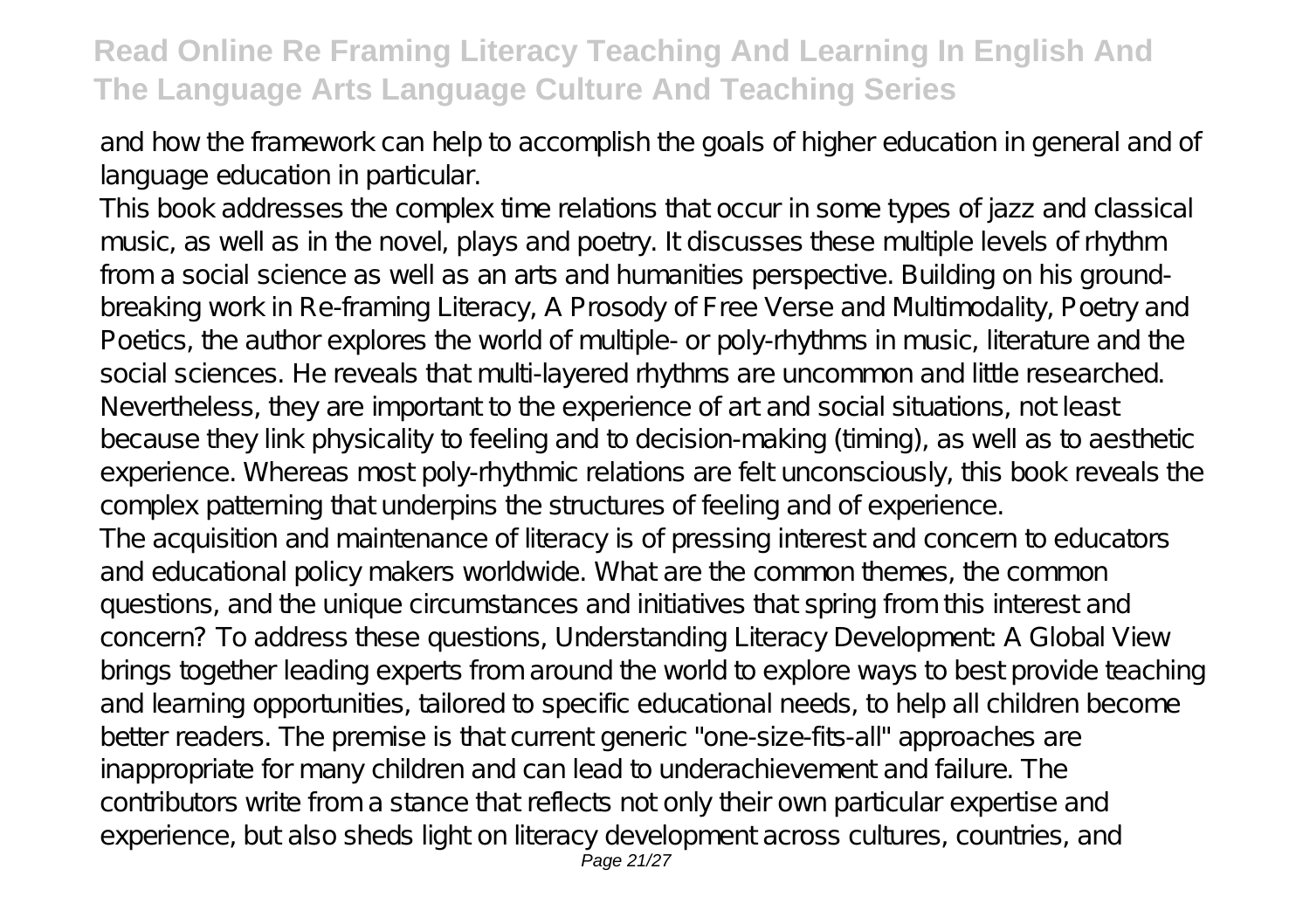circumstances. Taken together, chapters in this volume target a wide and comprehensive set of literacy issues, and offer an extensive exploration of the complexities of literacy development, including issues related to early literacy, school instruction, family literacy, adolescent and adult literacy, and teacher development. A ta time when education is burdened by increasing economic pressure to do more with less, it is imperative that educators and decision makers at all levels have access to current, broad-ranging, and in-depth information and evidence to inform their choices. This volume, compiling critical research on a wide spectrum of literacy concerns, is an invaluable tool for scholars, teacher educators, professionals and graduate students in the fields of literacy education, early childhood education, educational psychology, educational policy, and related areas. The Challenge of Reframing Engineering Education is the first book to document the experience of implementing the CDIO Engineering Educational Framework in a large educational institution in the Asian context. It focuses on how to successfully implement and manage the key stages, activities and inevitable challenges that have to be negotiated in any large scale curriculum innovation. Its main purpose is to provide a practical resource for curriculum innovators and practitioners on what needs to be done, how and on what basis. It is written in a more narrative style than is typical of the genre, engaging the reader more intimately with the actual decision making processes and rationale that underpins curriculum innovation in the real context of institutional life. The book also encompasses many innovative practices for supporting student learning which are relevant in all mainstream educational contexts. These include an evidence-based learning approach for creative teaching, an explicit model for developing good thinking and a design framework for producing effective and Page 22/27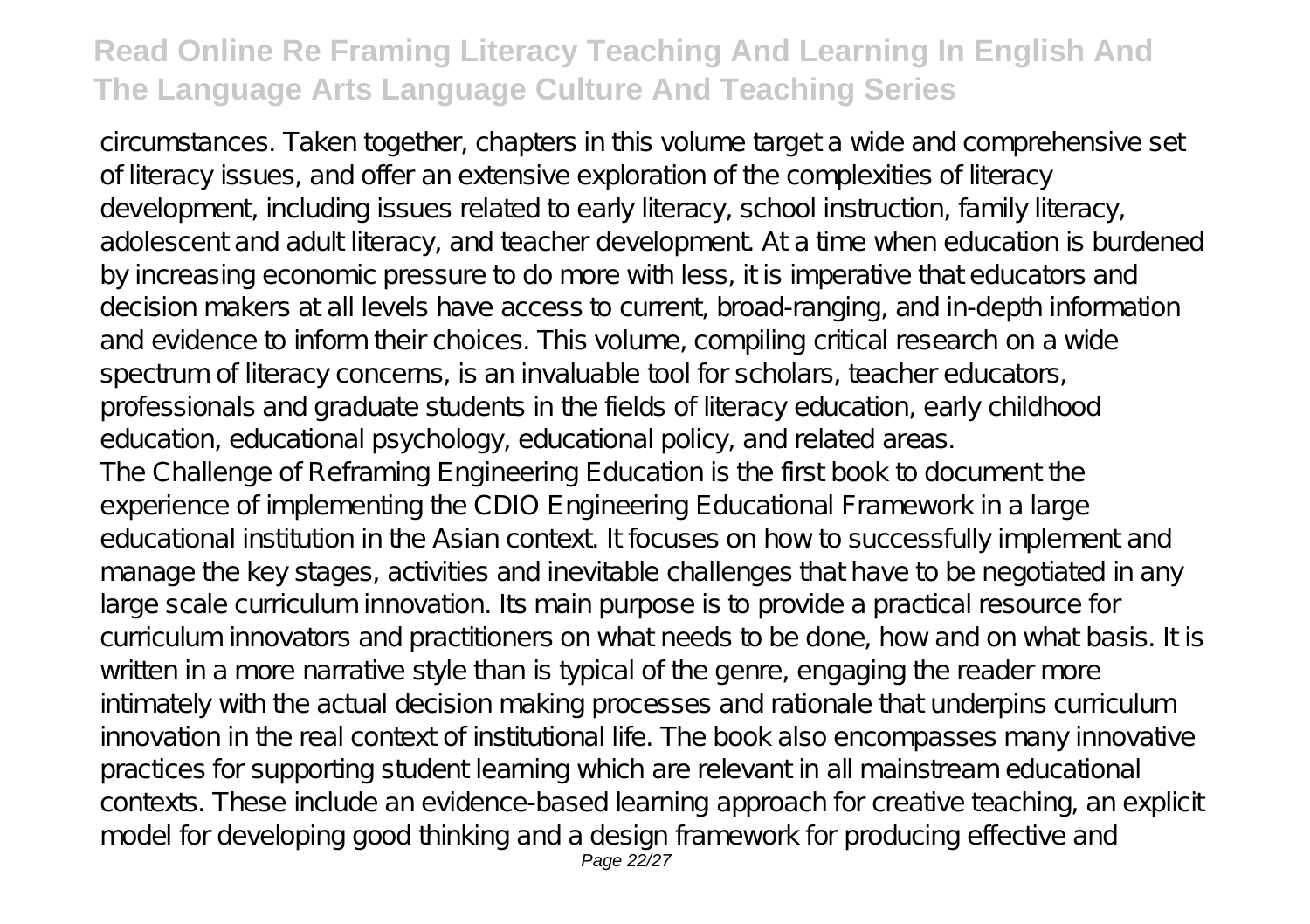efficient blended learning.

Future Directions in Literacy

Developing Writing Teachers

Improving Adult Literacy Instruction

Reframing Sociocultural Research on Literacy

Explorations in Rhythm

Connecting the Library to the Curriculum

Multimodality, Poetry and Poetics

*This book reviews international research that is particularly relevant to the teaching of English, language and literacy. It locates recent cutting-edge research within theoretical context, drawing on historical perspectives.*

*Offers a whole-school program for improving the literacy skills of secondary school students.*

*Literacy Teacher Educators: Preparing Teachers for a Changing World brings together the perspectives of 26 literacy/English teacher educators from four countries: Canada, U.S., UK, and Australia. In this unique text the contributors, of whom many are renowned experts in critical literacy and multiliteracies, provide readers with an overview of trends in literacy/English teacher education. The chapters begin with authors' personal*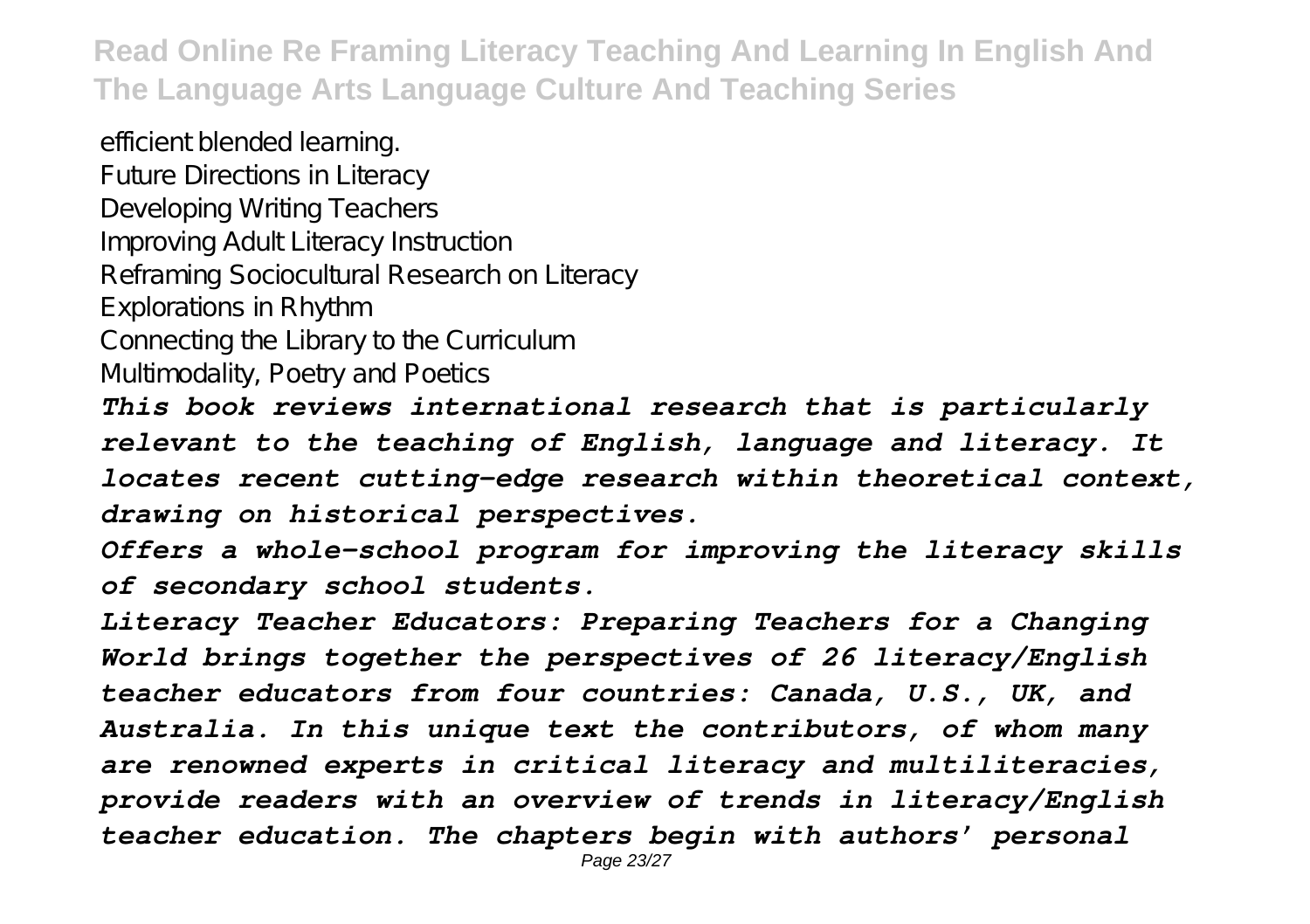*stories and current research, giving readers insight into the personal and professional worlds of the contributors. Included in each chapter is a rich description of approaches to literacy instruction in teacher education. These exemplary teacher educators show in concrete detail how they are addressing our evolving understanding of literacy . This timely text, written in a highly engaging style, will be of value to teacher educators throughout the world. I have never read anything quite like this book. It contains explicit representations of the conceptual frames and work of distinguished literacy teacher educators at various stages in their careers, accounts that provide a strong counter-narrative to the mainstream discourse in policy and education, that fully embrace the uncertainties and complexities of practice." From the Forward by Susan L. Lytle, Professor Emerita of Education in the Graduate School of Education, University of Pennsylvania*

*e-Learning Ecologies explores transformations in the patterns of pedagogy that accompany e-learning—the use of computing devices that mediate or supplement the relationships between learners and teachers—to present and assess learnable content, to provide*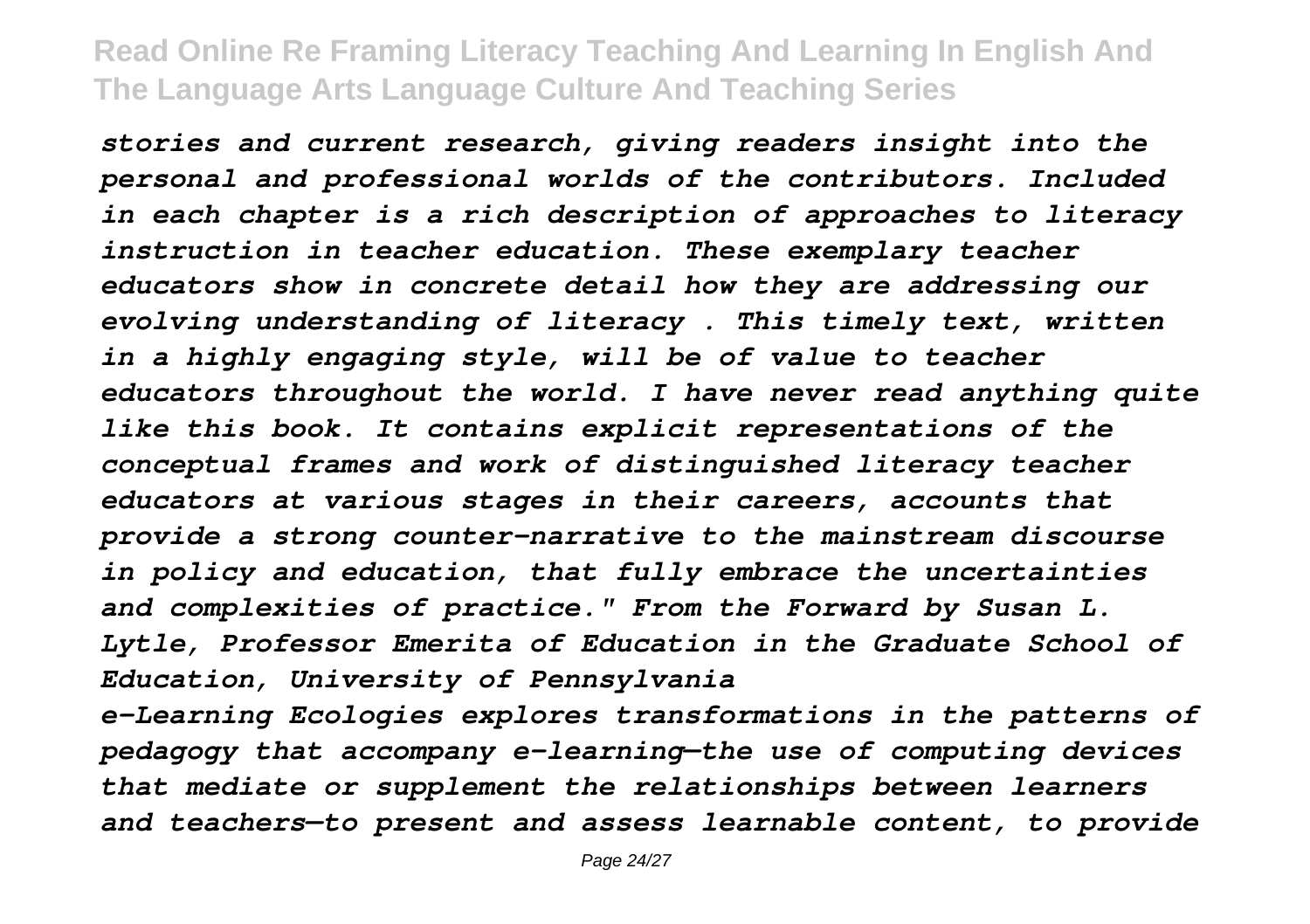*spaces where students do their work, and to mediate peer-to-peer interactions. Written by the members of the "new learning" research group, this textbook suggests that e-learning ecologies may play a key part in shifting the systems of modern education, even as technology itself is pedagogically neutral. The chapters in this book aim to create an analytical framework with which to differentiate those aspects of educational technology that reproduce old pedagogical relations from those that are genuinely innovative and generative of new kinds of learning. Featuring case studies from elementary schools, colleges, and universities on the practicalities of new learning environments, e-Learning Ecologies elucidates the role of new technologies of knowledge representation and communication in bringing about change to educational institutions.*

*Critical Practice in P-12 Education: Transformative Teaching and Learning*

*The Administration and Supervision of Reading Programs, 5th Edition*

*Identity, Agency, and Power Polyrhythmicity in Language, Music and Society*

Page 25/27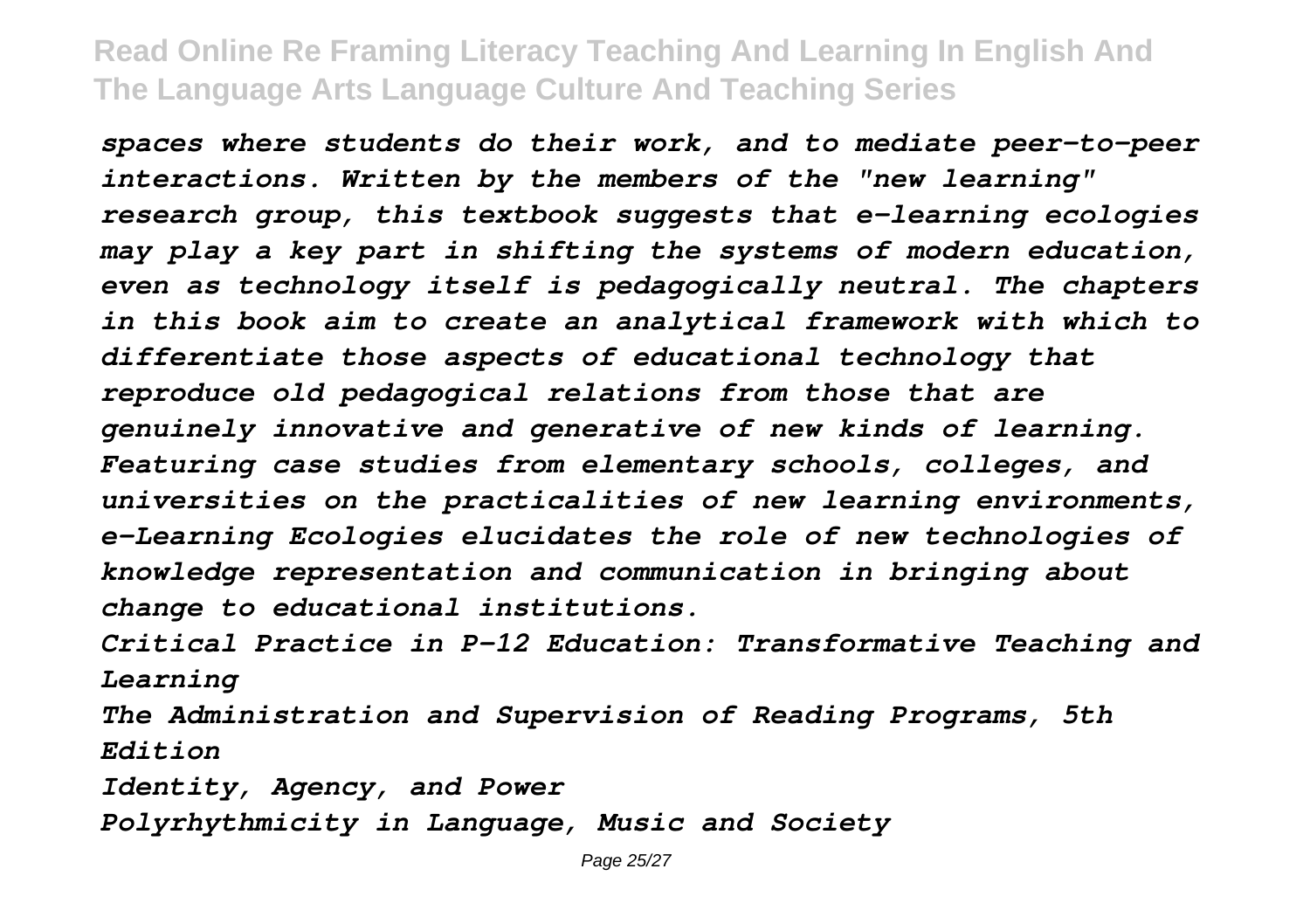*Texts and Activities for Students and Teachers Cultural Validity in Assessment Creativity and Learning in Secondary English* **Creativity in secondary English lessons today is a democratically conceived quality that all pupils are expected to achieve and a resource on which all are entitled to draw. But what exactly is creativity? And how does it relate to English? Creativity and Learning in Secondary English answers these questions, and others, by arguing for a version of creativity that sees it as an ordinary, everyday part of successful classroom practice, central to processes of meaning-making, dialogic interaction and textual engagement. In this construction, creativity is not just linked to learning; it is the driving force behind learning itself, offering pupils the opportunity to transform their knowledge and understanding of the world around them. This book borrows from a range of theories about creativity and about learning, while remaining largely practical in focus. It contains numerous examples for teachers of how to apply ideas about creativity in the classroom. In doing so, it attempts to maintain the subject's**